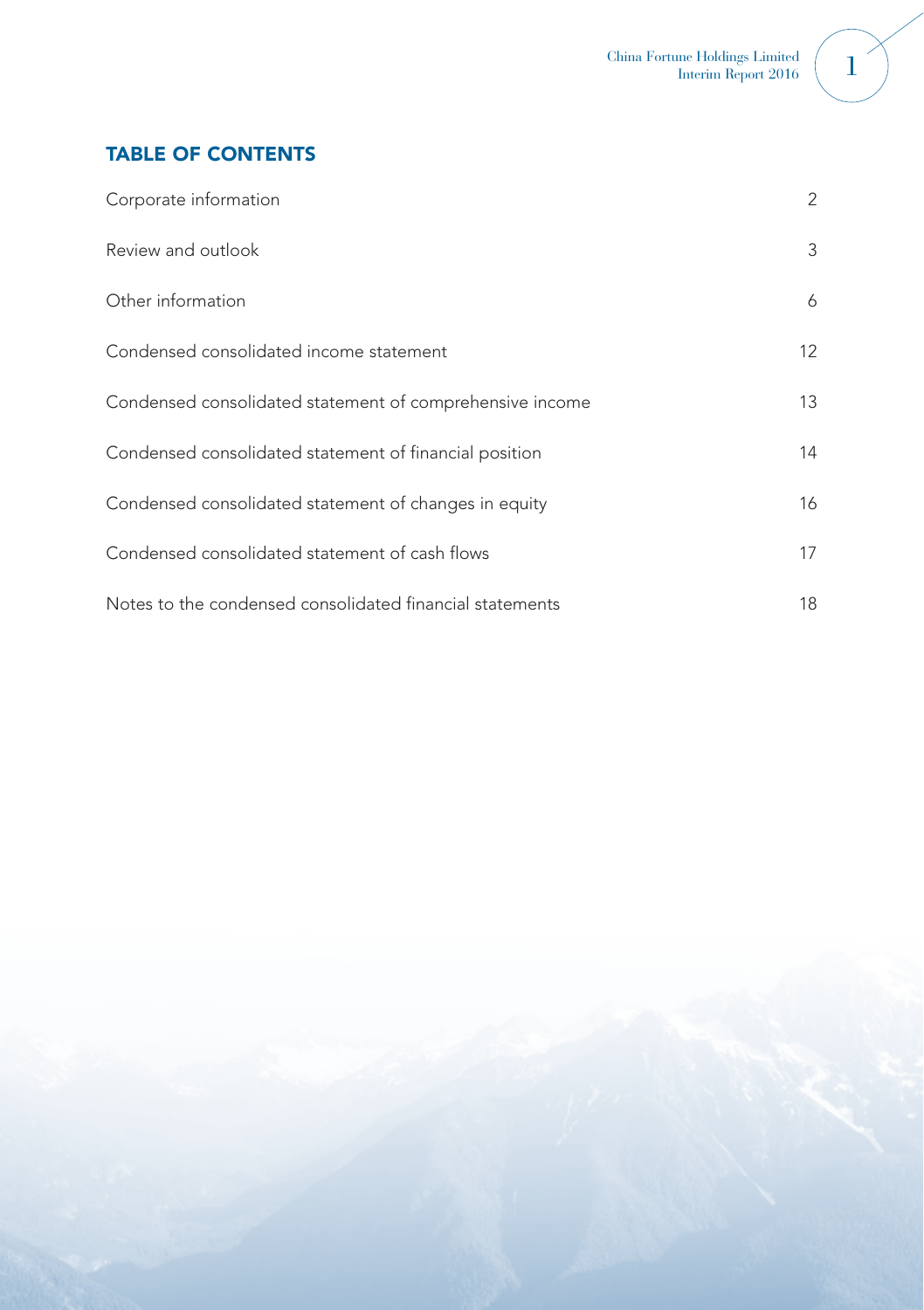## CORPORATE INFORMATION

## Board of Directors

Chairman and Executive Director Mr. Lau Siu Ying

Executive Directors Mr. Luo Xi Zhi Mr. Wang Yu

#### Independent Non-executive Directors

Mr. Chang Wing Seng, Victor Mr. Wong Lit Chor, Alexis Dr. Law Chun Kwan

### Company Secretary

Mr. Fok Wai Ming, Eddie

## Audit Committee

Mr. Chang Wing Seng, Victor (Committee Chairman) Mr. Wong Lit Chor, Alexis Dr. Law Chun Kwan

## Remuneration Committee

Mr. Chang Wing Seng, Victor (Committee Chairman) Mr. Wong Lit Chor, Alexis Mr. Lau Siu Ying Dr. Law Chun Kwan

## Nomination Committee

Mr. Lau Siu Ying (Committee Chairman) Mr. Wang Yu Mr. Chang Wing Seng, Victor Mr. Wong Lit Chor, Alexis Dr. Law Chun Kwan

## Registered Office

Clarendon House, 2 Church Street, Hamilton HM11, Bermuda.

## Hong Kong Head Office

Room 1505-07, Tower A, Regent Centre, 63 Wo Yi Hop Road, Kwai Chung, Hong Kong.

## China Head Office

Room 9008, Yong Xin Building, 887 Huai Hai Zhong Road, Huangqu District, Shanghai, PRC.

### Shanghai Office

Room 328, Xin Mao Lou, 2 Tai Zhong Nan Lu, Waigaoqiao Free Trade Zone, Shanghai, PRC.

## Principal Share Registrar and Transfer Office

Codan Services Limited Clarendon House, 2 Church Street, Hamilton HM11, Bermuda.

## Hong Kong Branch Share Registrar and Transfer Office

Tricor Abacus Limited Level 22, Hopewell Centre, 183 Queen's Road East, Hong Kong.

#### Auditor

BDO Limited

Legal Advisor Conyers Dill & Pearman

## Principal Bankers

BOC China Merchants Bank ICBC (Asia)

#### Corporate Websites

www.fortunetele.com www.chinafortune.com

Stock Code 110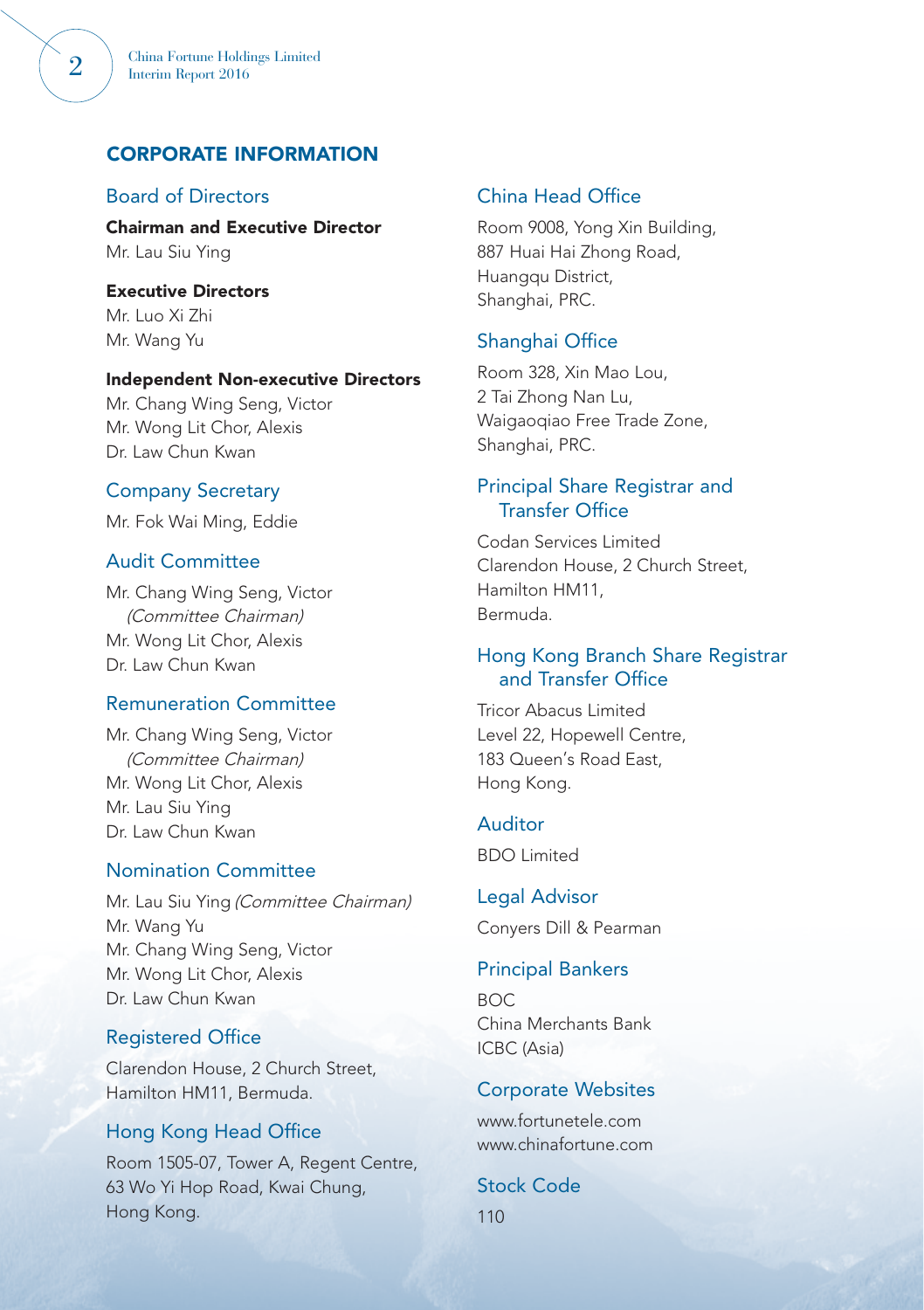# REVIEW AND OUTLOOK

## Financial Review

The Group's turnover in mobile phone business increased in the period. The Group recorded a consolidated revenue during the period of HK\$84.4 million when compared to the previous corresponding period of HK\$16.5 million. The gross profit amounted to HK\$1.8 million, a decrease of 10.5% when compared to the previous corresponding period of HK\$2.0 million. The gross margin percentage during the period was 2.2% which was lower than the previous corresponding period of 12.4%. As a result, the Group reported a loss of HK\$9.5 million during the period when compared to a loss of HK\$12.2 million in the previous corresponding period.

The selling and distribution costs amounted to HK\$2.4 million when compared to the previous corresponding period of HK\$4.8 million. The administrative expenses amounted to HK\$8.2 million when compared to the previous corresponding period of HK\$9.4 million.

The finance costs during the period was HK\$0.6 million which was approximately the same as in the previous corresponding period.

The net asset value of the Group as at 30 June 2016 amounted to HK\$156.0 million or HK\$0.19 per share when compared to HK\$165.4 million or HK\$0.20 per share as at 31 December 2015. As at 30 June 2016, the Group's other borrowings amounted to HK\$14.5 million, which was maintained more or less at the same level as at 31 December 2015.

The gearing ratio of the Group, defined as the ratio of the total long term liabilities to the shareholder's equity, was 0.50 as at 30 June 2016 when compared to 0.48 as at 31 December 2015.

The total cash and cash equivalents amounted to HK\$2.5 million (most of which were placed as deposits in the banks in the PRC) as at 30 June 2016 without any deposit pledged to banks. The Group is financed by a combination of its equity capital, cash flow generated from its operation and other borrowings. During the period, there was no material change in the funding and treasury policy of the Group. The Group considers the only potential currency exposure is in Renminbi as the majority of its revenue is derived in the PRC. It is the treasury policy of the Group to manage its foreign currency exposure whenever its financial impact is material to the Group.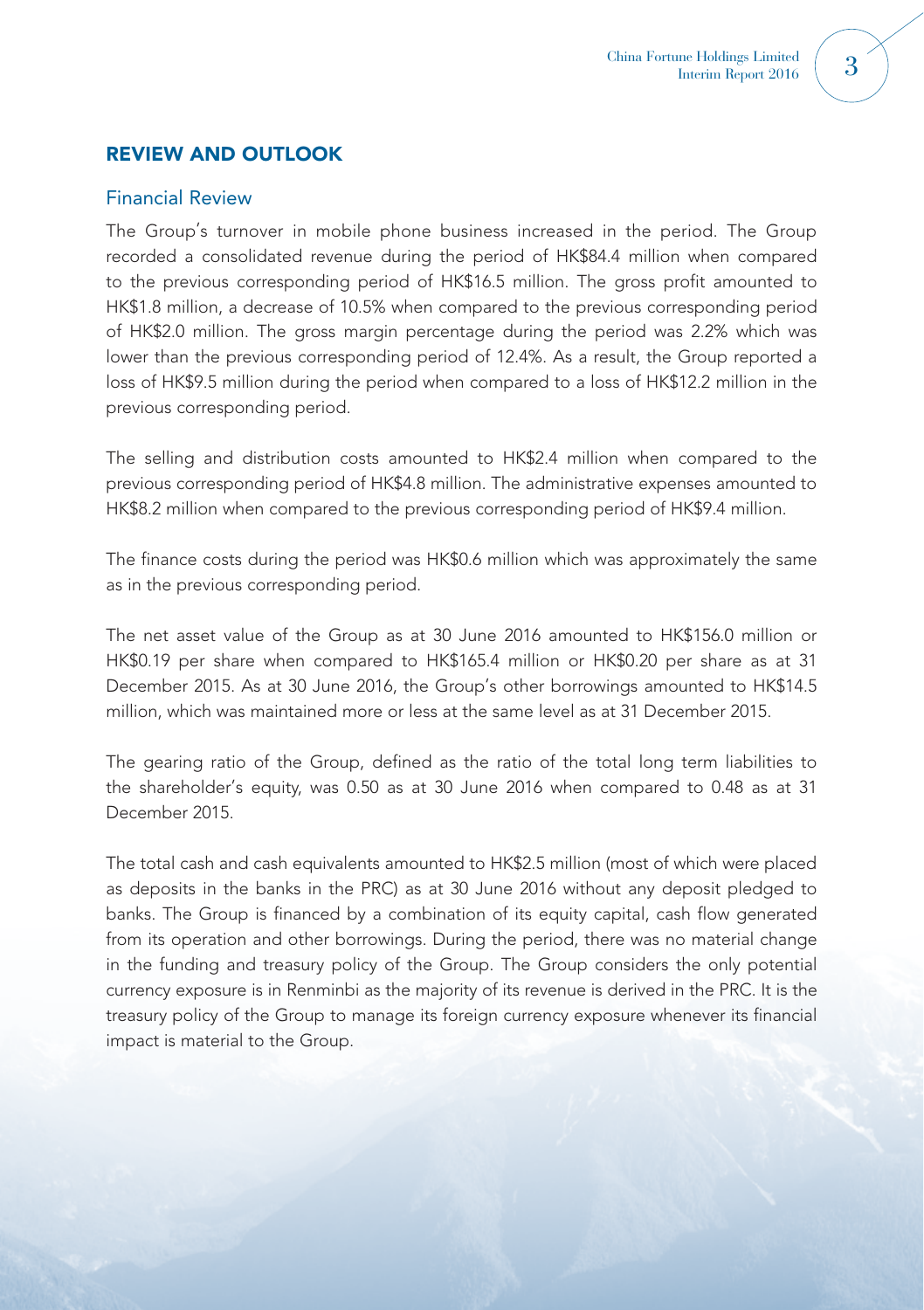The inventories of the Group as at 30 June 2016 amounted to HK\$1.3 million, as compared to HK\$2.0 million as at 31 December 2015. The inventory turnover period was 4 days for the six months ended 30 June 2016, as compared with that for the twelve months ended 31 December 2015 of 17 days. The Group will continue to apply strict policy in inventory control in the future.

The amount of trade and other receivables as at 30 June 2016 was HK\$62.2 million, as compared to HK\$43.3 million as at 31 December 2015. In order to minimize the credit risk for the trade receivables, the Group has implemented prudent control on the determination of credit limits, credit approvals and other monitoring procedures to ensure that follow-up action is taken to recover overdue debts.

As at 30 June 2016, the Group had in total 66 employees as compared to 89 employees as at 31 December 2015. Employees were remunerated according to the nature of their job duties and market trend. The Group provided staff welfare and fund contribution to its employees in accordance with the prevailing regulations in the PRC and Hong Kong. There was no material change in the remuneration policy, bonus scheme and share option scheme during the period. The Group has a share option scheme, under which the Company may grant share options to the participants, including directors and employees, to subscribe for shares of the Company.

## Market and Business Review, and Outlook

#### Mobile Phone Business

The Group was involved in the business of wholesale and retail of mobile phones and telecom equipments in China. Although there was growth in the mobile phone market, the competition in the mobile phone retail market was very keen and the Group's performance in this area had been affected.

Customers focus is expected to gradually shift from the functionality of mobile phone to the shopping experience. Customers will normally require services such as function presentations, digital phone books synchronization and preinstalling software, etc, in purchasing a mobile phone. In the 3G & 4G era, the convergence of mobile telecommunications and the Internet also led to rapid development of value-added business which requires the retail channels to advance from a pure sales platform to an integrated service platform. In this regard, the large mobile telecommunication chain stores have advantages.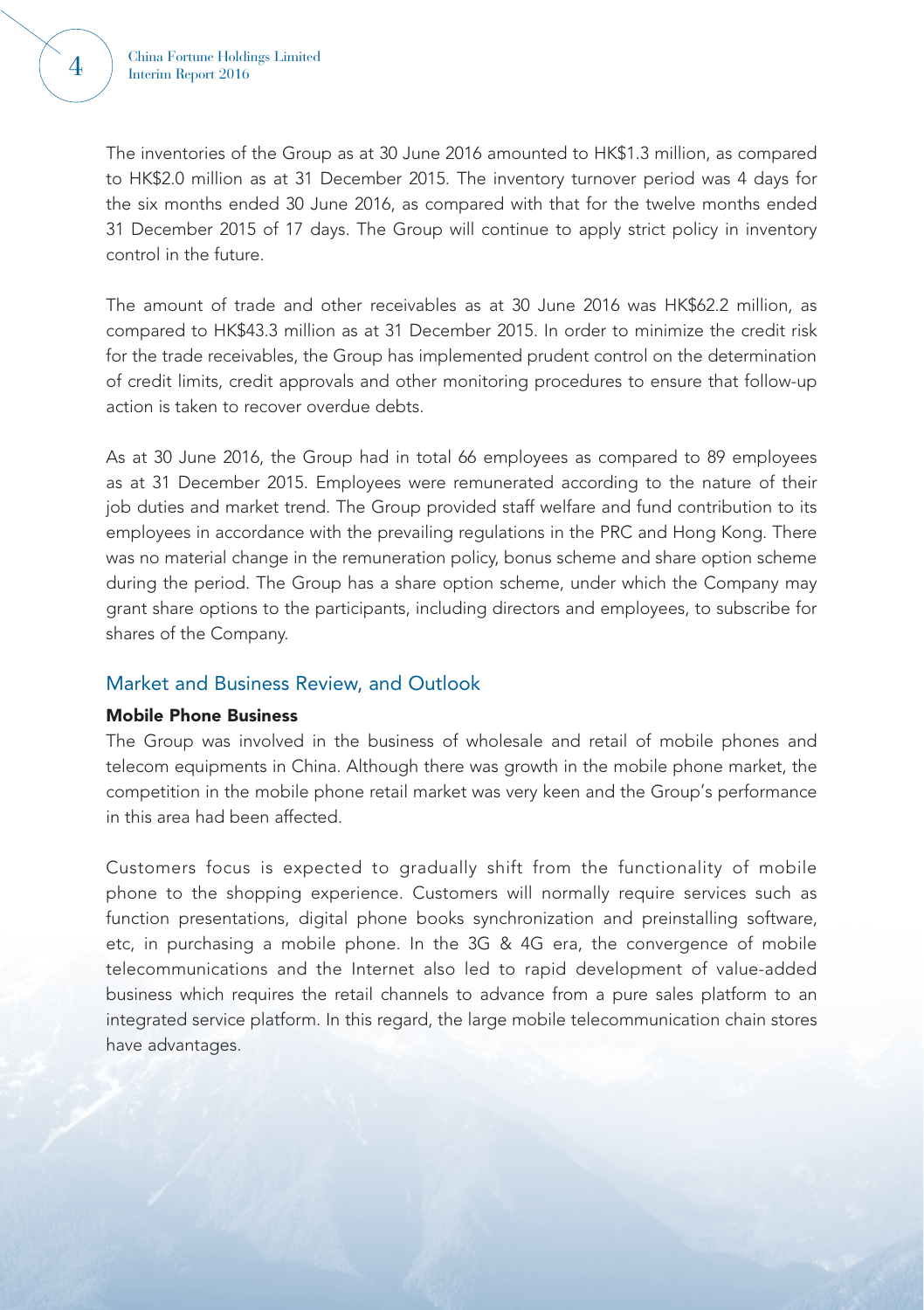#### **Mining**

The Group has been developing a new mining site exploitation system in Strontium mining site since 2010. After the expiration of a five-year mining exploitation permit on 25 September 2012, Sifa Mining has obtained a two-year permit with expiry date on 25 September 2014, but under which Sifa Mining has been restricted to exploration activities only over the mining site.

Nonetheless, the development plan and construction progress in this new system had been inevitably and adversely affected by the downturn of the global mineral resources demand in the second half of 2012 and up to date.

In 2014, the Group prepared documents as required under relevant rules and regulations and submitted the application to the Ministry of Land and Resources of the PRC(中華人 民共和國國土資源部)("MLR") to obtain a mining exploitation permit for Strontium. Up to 27 March 2015, the application has been approved by relevant government authorities in Huangshi City and Hubei Province pending for final approval by the MLR.

On 27 April 2015, a mining operating permit was granted by MLR for a term of 2 years from 25 September 2014 to 25 September 2016 under which a restriction was added that no exploitation activities were allowed but only exploration activities. Such restriction imposed on the renewed mining permit was basically the same as the previous mining permit which was approved by MLR in 2012 whilst the application for mining exploitation permit is a continuing process.

Although it is expected that the downturn is temporary and only being a normal cyclic adjustment in the industry, the Board proceeded in a prudent way to restructure the overall construction schedule of this new mining system, by readjusting construction speed and time schedule for matching the industry cycle accordingly. Nevertheless, the Directors are also exploring all commercially viable opportunities to maximise the return from this investment, including finding potential buyers.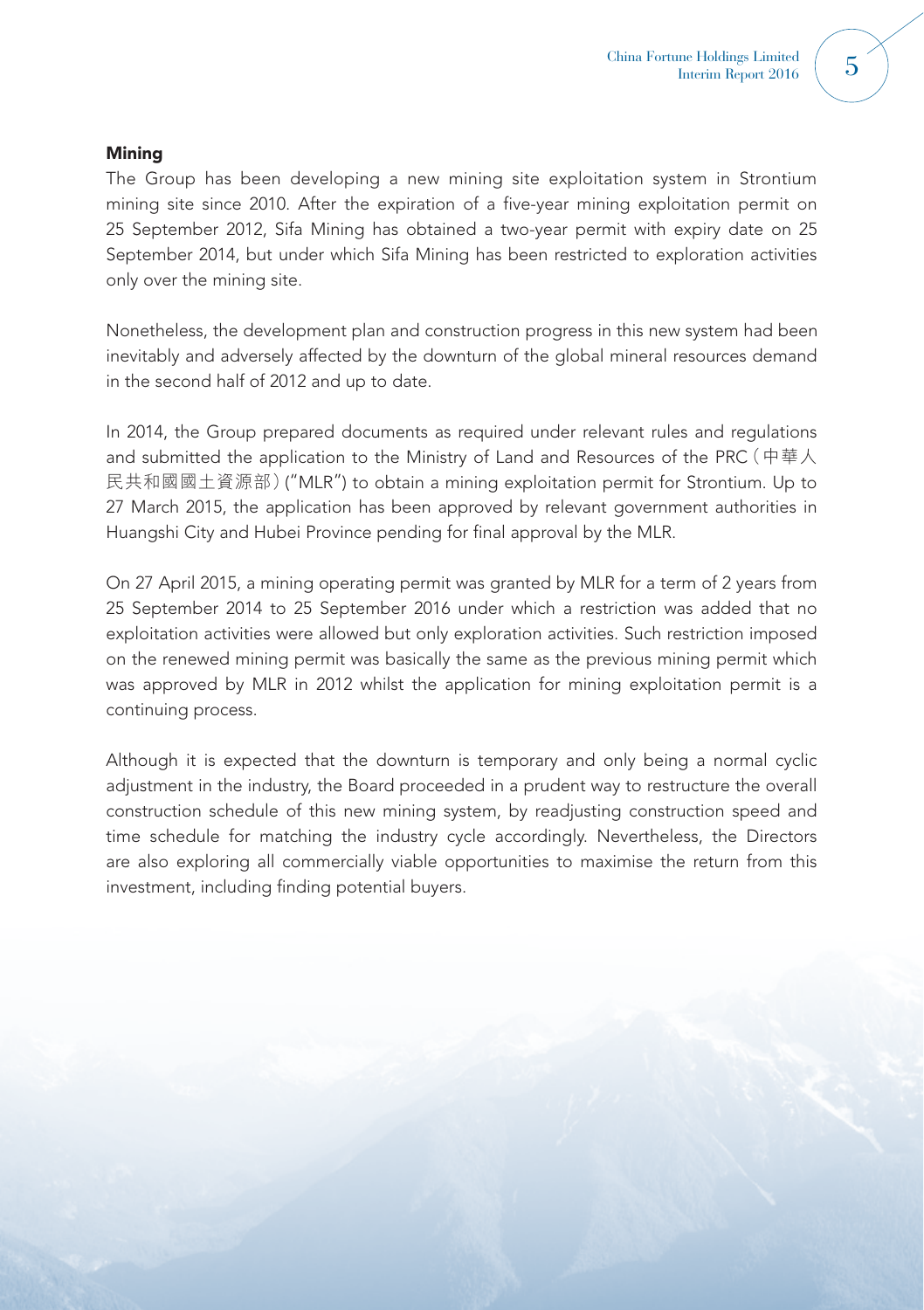#### **Prospects**

Mobile phone operating system, mobile internet application and other mobile/internet related businesses would surely be the key business areas that the Group is interested in since we have been in the mobile phone industry for decades. The Group is actively looking for further business and investment opportunities which will further enhance the shareholders' value.

## OTHER INFORMATION

# Directors' and Chief Executive's interests in shares and underlying shares

At 30 June 2016, the interests and short positions of the directors, the chief executive and their associates in the shares and underlying shares of the Company and its associated corporations (within the meaning of Part XV of the Securities and Future Ordinance ("SFO")), which were required to be notified to the Company and The Stock Exchange of Hong Kong Limited (the "Stock Exchange") pursuant to Divisions 7 and 8 of Part XV of the SFO (including interests and short positions which they were taken or deemed to have under such provisions of the SFO), or as recorded in the register maintained by the Company pursuant to Section 352 of the SFO, or as otherwise notified to the Company and the Stock Exchange pursuant to the Model Code for Securities Transactions by Directors of Listed Companies (the "Model Code"), were as follows:

| Name of director          | Capacity                                | Number of<br>issued ordinary<br>shares held | Percentage<br>of the issued<br>share capital of<br>the Company |
|---------------------------|-----------------------------------------|---------------------------------------------|----------------------------------------------------------------|
| Mr. Lau Siu Ying          | Held by a discretionary trust<br>(Note) | 188,300,013                                 | 22.63%                                                         |
|                           | Beneficial owner                        | 267,996,285                                 | 32.21%                                                         |
|                           |                                         | 456,296,298                                 | 54.84%                                                         |
| Mr. Wong Lit Chor, Alexis | Beneficial owner                        | 1,500,000                                   | 0.18%                                                          |
| Dr. Law Chun Kwan         | Beneficial owner                        | 1.000.000                                   | 0.12%                                                          |

### (a) Ordinary shares of HK\$0.10 each of the Company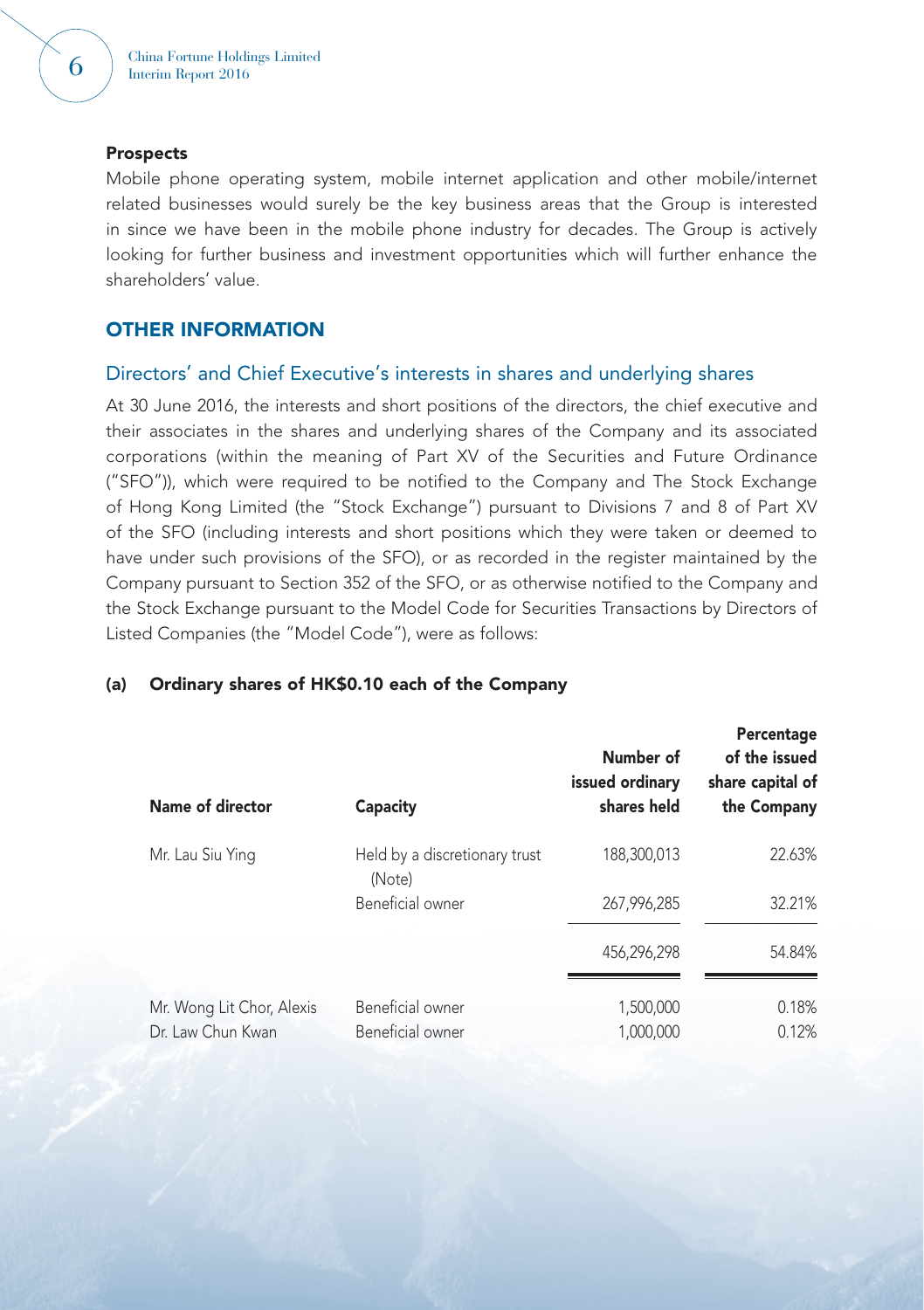## (b) Share options

| Name of director                             | Capacity         | Number of  | Number of<br>options held underlying shares |
|----------------------------------------------|------------------|------------|---------------------------------------------|
| Mr. Lau Siu Ying                             | Beneficial owner | 8,000,000  | 8,000,000                                   |
| Mr. Luo Xi Zhi                               | Beneficial owner | 1,000,000  | 1,000,000                                   |
| Mr. Wang Yu                                  | Beneficial owner | 1,000,000  | 1,000,000                                   |
| Mr. Chang Wing Seng, Victor Beneficial owner |                  | 1,500,000  | 1,500,000                                   |
|                                              |                  | 11,500,000 | 11,500,000                                  |

### Note:

These shares are held by Future 2000 Limited, a company incorporated in the British Virgin Islands which in turn is held by a discretionary trust, the beneficiaries of which include Mr. Lau Siu Ying, his spouse and his children.

The interest disclosed above represents long positions in the shares and underlying shares of the Company or its associated corporations.

Save as disclosed above, none of the directors, chief executives nor their associates had any interests or short positions in any shares or underlying shares of the Company or any of its associated corporations as defined in the SFO at 30 June 2016.

## Share options

As the old share option scheme had expired on 26 January 2014, the Company adopted a new share option scheme (the "New Share Option Scheme") on 28 May 2014.

As at 30 June 2016, the Company had 11,900,000 outstanding options granted under the old share option scheme, which shall continue to be valid and exercisable during the prescribed exercisable period in accordance with the old share option scheme.

The purpose of the New Share Option Scheme is to enable the Company to grant options to selected eligible participants as incentives or rewards for their contribution or potential contribution to the Group or any invested entity.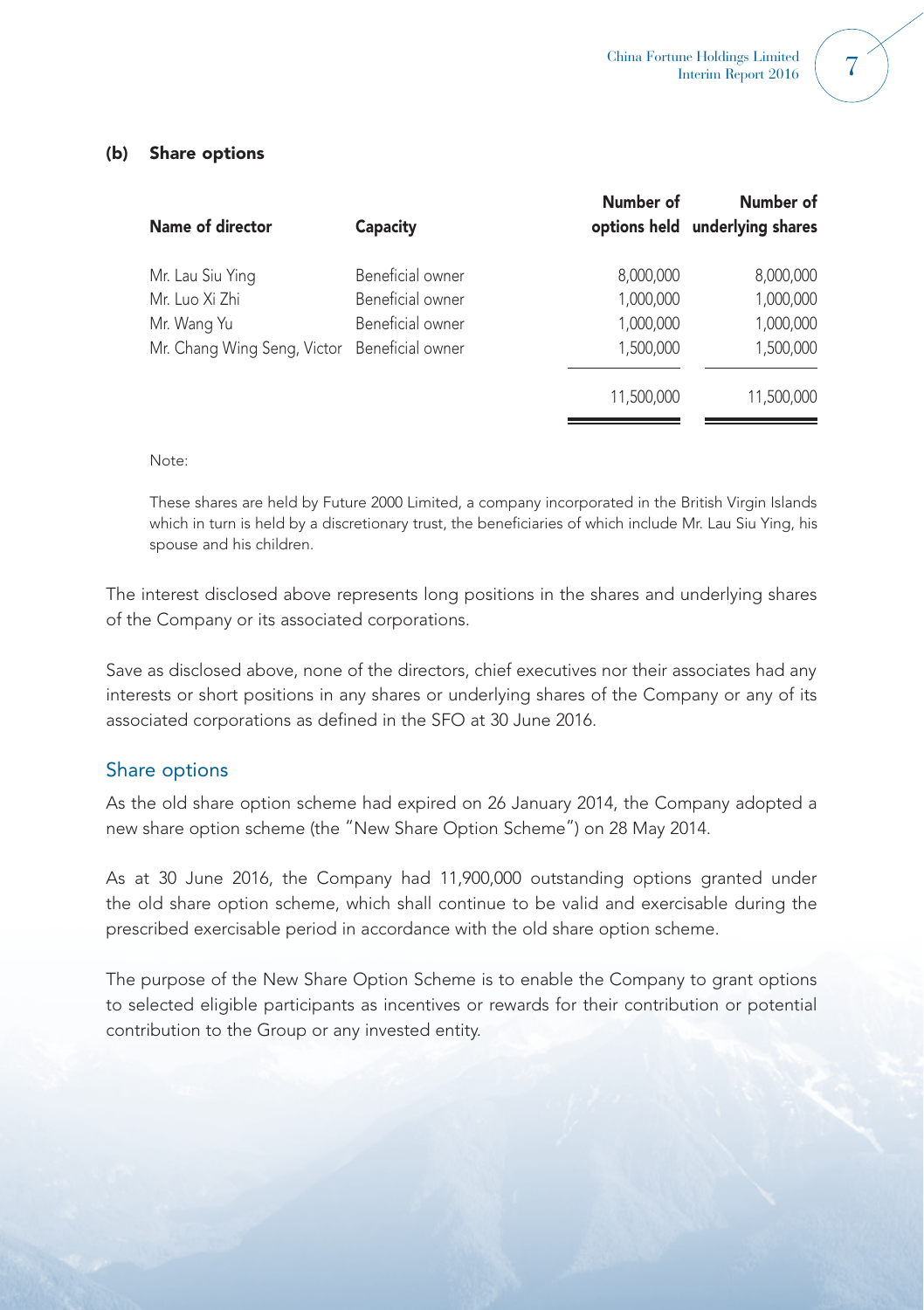The rules of the New Share Option Scheme provide that the Company may specify the eligible participants to whom options shall be granted, the number of shares subject to each option and the date on which the options shall be granted. The basis for determining the subscription price is also specified precisely in the rules of the New Share Option Scheme. Subject to the terms of the New Share Option Scheme, the Board may in its absolute discretion when making an offer impose any conditions, restrictions or limitation in relation thereto in addition to those set forth in the New Share Option Scheme as it may think fit including continuing eligibility criteria, conditions, restrictions or limitations relating to the achievement of performance, operating or financial targets by the Company and/ or the grantee, the satisfactory performance or maintenance by the grantee of certain conditions or obligations or the time or period when the right to exercise the option partly or fully shall vest provided always that no offer made to such grantee would or might constitute an invitation to the public to subscribe for the shares under any applicable laws, legislations and regulations.

The New Share Option Scheme is principally the same as the old share option scheme.

The following table disclosed the movements in the share options of the Company during the period:

|                                   | Date of<br>grant | <b>Exercise</b><br>price<br>per share<br>HK\$ | Outstanding<br>at beginning<br>of the period | Granted<br>during<br>the period | <b>Exercised</b><br>during<br>the period | Lapsed<br>during<br>the period | Outstanding<br>at end of<br>the period |
|-----------------------------------|------------------|-----------------------------------------------|----------------------------------------------|---------------------------------|------------------------------------------|--------------------------------|----------------------------------------|
| Category I - Directors            |                  |                                               |                                              |                                 |                                          |                                |                                        |
| Mr. Lau Siu Ying                  | 12.7.2013        | 0.255                                         | 8,000,000                                    |                                 |                                          | $\overline{\phantom{a}}$       | 8,000,000                              |
| Mr. Luo Xi Zhi                    | 12.7.2013        | 0.255                                         | 1,000,000                                    |                                 |                                          |                                | 1,000,000                              |
| Mr. Wang Yu                       | 12.7.2013        | 0.255                                         | 1,000,000                                    |                                 |                                          | $\overline{\phantom{a}}$       | 1,000,000                              |
| Mr. Chang Wing Seng, Victor       | 12.7.2013        | 0.255                                         | 1,500,000                                    |                                 |                                          | $\overline{\phantom{a}}$       | 1,500,000                              |
| Total for directors               |                  |                                               | 11,500,000                                   |                                 |                                          |                                | 11,500,000                             |
| Category II - Employees           |                  |                                               |                                              |                                 |                                          |                                |                                        |
| <b>Employees</b>                  | 12.7.2013        | 0.255                                         | 100,000                                      |                                 |                                          |                                | 100,000                                |
| <b>Category III - Consultants</b> |                  |                                               |                                              |                                 |                                          |                                |                                        |
| Consultants                       | 12.7.2013        | 0.255                                         | 300,000                                      |                                 |                                          |                                | 300,000                                |
| Total for all categories          |                  |                                               | 11,900,000                                   |                                 |                                          |                                | 11,900,000                             |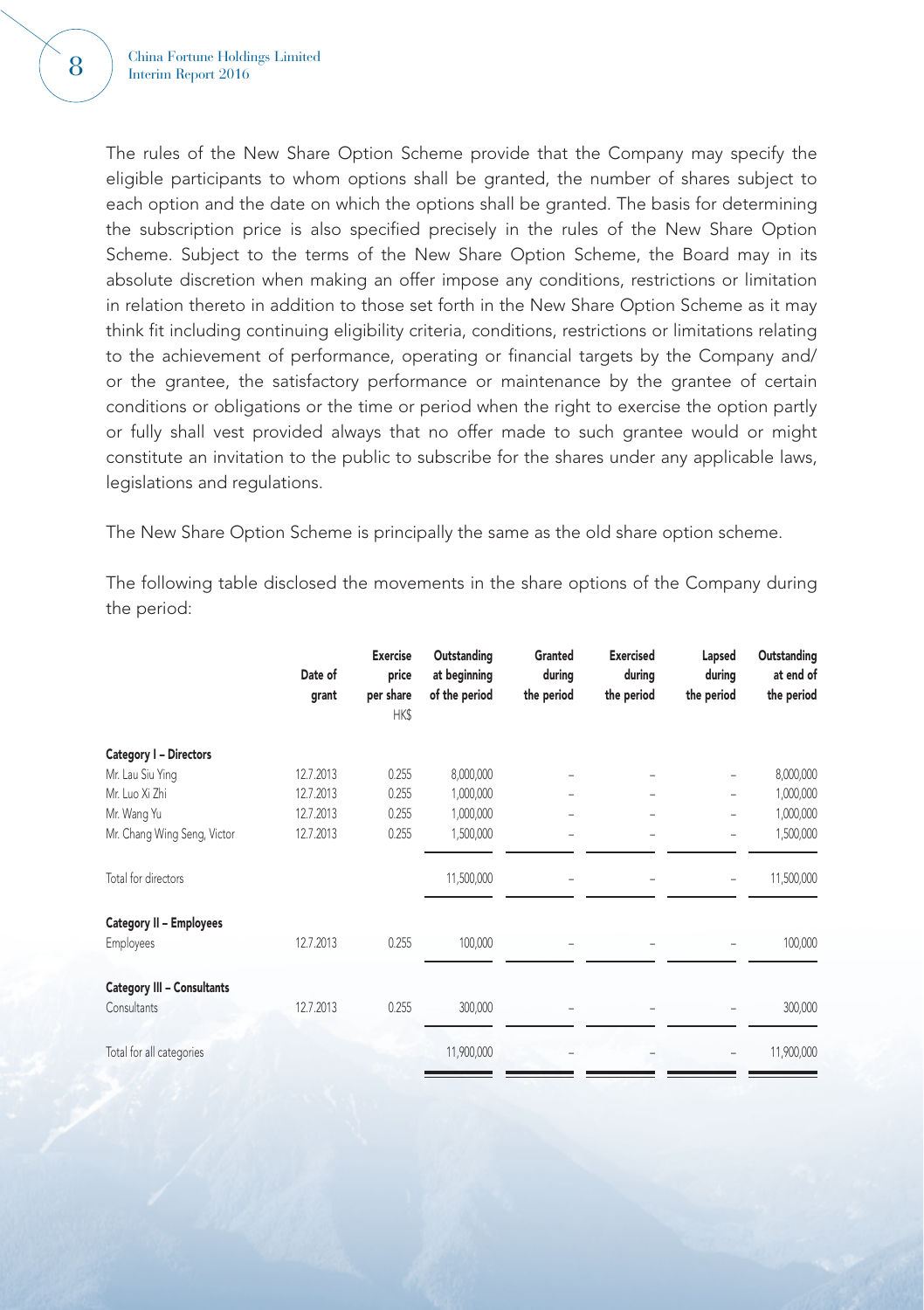## Directors' rights to acquire shares or debentures

Other than the share option scheme disclosed above, at no time during the period was the Company, its holding company or any of its subsidiaries a party to any arrangements to enable the directors of the Company to acquire benefits by means of the acquisition of shares in, or debentures of, the Company or any other body corporate. None of the directors, their spouses or children under the age of 18 had any rights to subscribe for the securities of the Company or had exercised any such rights during the period.

## Substantial shareholders

The register of substantial shareholders maintained by the Company pursuant to Section 336 of the SFO shows that, as at 30 June 2016, the following shareholders had notified the Company of relevant interests in the issued share capital of the Company.

## (a) Ordinary shares of HK\$0.10 each of the Company

| Name of<br>substantial shareholder | Capacity                                  | Number of<br>issued ordinary<br>shares held | Percentage<br>of the issued<br>share capital of<br>the Company |
|------------------------------------|-------------------------------------------|---------------------------------------------|----------------------------------------------------------------|
| Mr. Lau Siu Ying                   | Held by a discretionary trust<br>(Note 1) | 188,300,013                                 | 22.63%                                                         |
|                                    | Beneficial owner                          | 267.996.285                                 | 32.21%                                                         |
|                                    |                                           | 456,296,298                                 | 54.84%                                                         |
| Mr. Lee Wai, Timothy               | Held by controlled entity<br>(Note 2)     | 188,300,013                                 | 22.63%                                                         |

### (b) Share options

| Name of                 |                  | Number of | Number of                      |
|-------------------------|------------------|-----------|--------------------------------|
| substantial shareholder | Capacity         |           | options held underlying shares |
| Mr. Lau Siu Ying        | Beneficial owner | 8.000.000 | 8,000,000                      |
| Mr. Lee Wai, Timothy    | Beneficial owner | 300,000   | 300,000                        |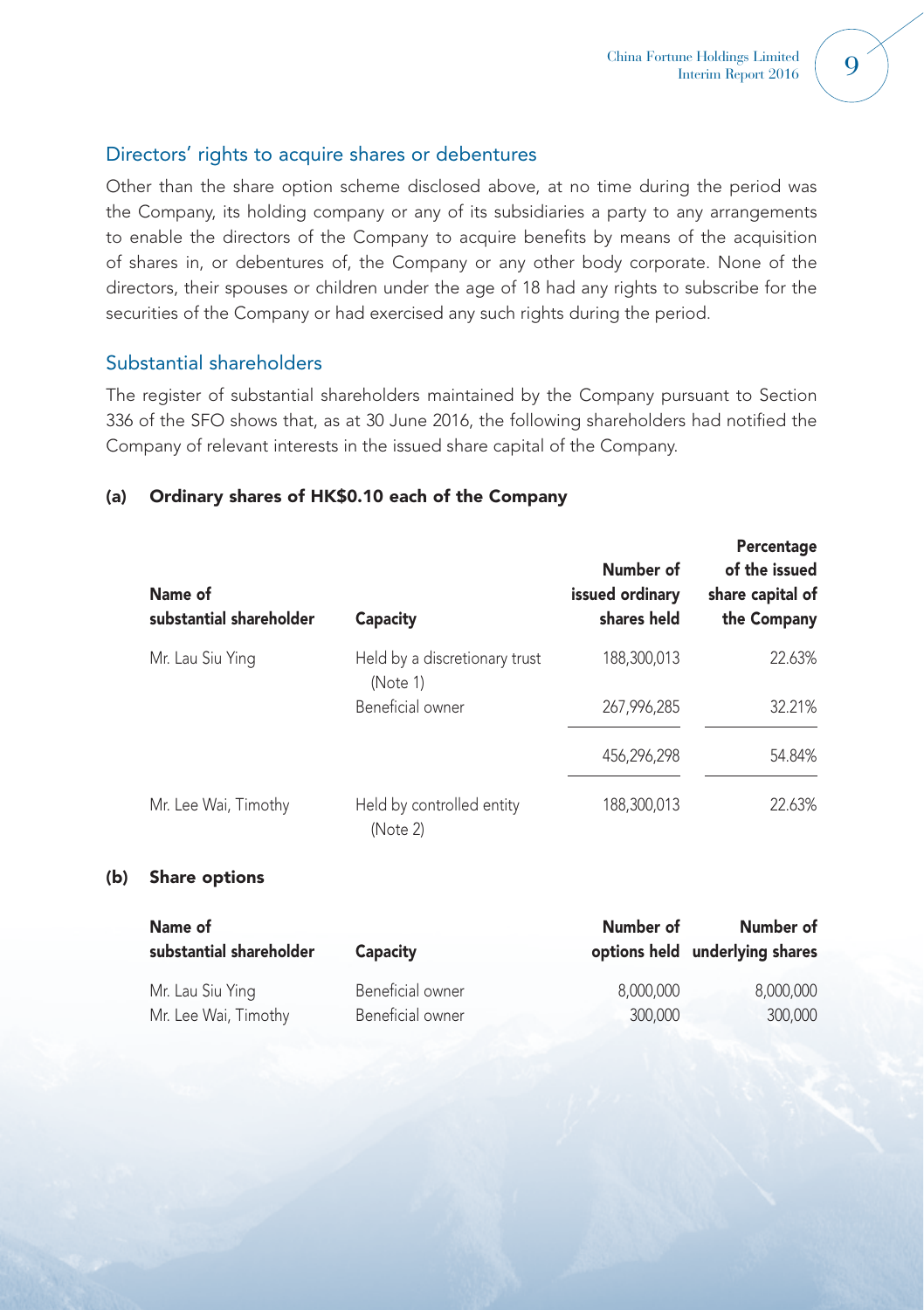Notes:

- 1. These shares are held by Future 2000 Limited, a company incorporated in the British Virgin Islands which in turn is held by a discretionary trust. The beneficiaries of the discretionary trust include Mr. Lau Siu Ying, his spouse and his children.
- 2. Under the SFO, Mr. Lee Wai, Timothy is deemed to have interests in the shares of the Company as he is entitled to exercise more than one-third of the voting power at general meetings of Future 2000 Limited.

## Purchase, sale or redemption of listed securities of the Company

During the period, neither the Company nor any of its subsidiaries purchased, sold or redeemed any of the listed securities of the Company.

## CORPORATE GOVERNANCE

## Compliance with the Corporate Governance Code

For the six months ended 30 June 2016, the Company has complied with the Corporate Governance Code ("the Code") as set out in Appendix 14 of the Listing Rules, except that:

- 1. Provision A.2.1 of the Code stipulates that the roles of chairman and chief executive officer should be separated and should not be performed by the same individual but Mr. Lau Siu Ying currently assumes both roles of the Chairman and the Chief Executive Officer of the Company. Provision A.4 of the Code states that all directors should be subject to re-election at regular intervals. However, Mr. Lau Siu Ying, being the Chairman of the Board, does not need to retire by rotation. Mr. Lau Siu Ying has been in charge of the overall management of the Company since its incorporation. As a result, although he does not need to retire by rotation and assumes both roles of the Chairman and the Chief Executive Officer of the Company, the Board considers that such arrangement at the current stage of development of the Group can facilitate the execution of its business strategies and maximize the effectiveness of its operations. Nevertheless, through the supervision from the Board including the Independent Non-executive Directors, the interests of the shareholders should be adequately and fairly considered.
- 2. All Non-executive Directors of the Company are not appointed for a specific term as stipulated under the provision A.4.1 of the Code but are subject to retirement by rotation in accordance with the Company's Bye-laws. In accordance with the relevant provisions in the Bye-laws of the Company, if the appointment of Directors is made by the Board, the Directors so appointed must stand for election by the shareholders at the first annual general meeting following their appointments and all Directors, except the Chairman, must stand for re-election by the shareholders by rotation.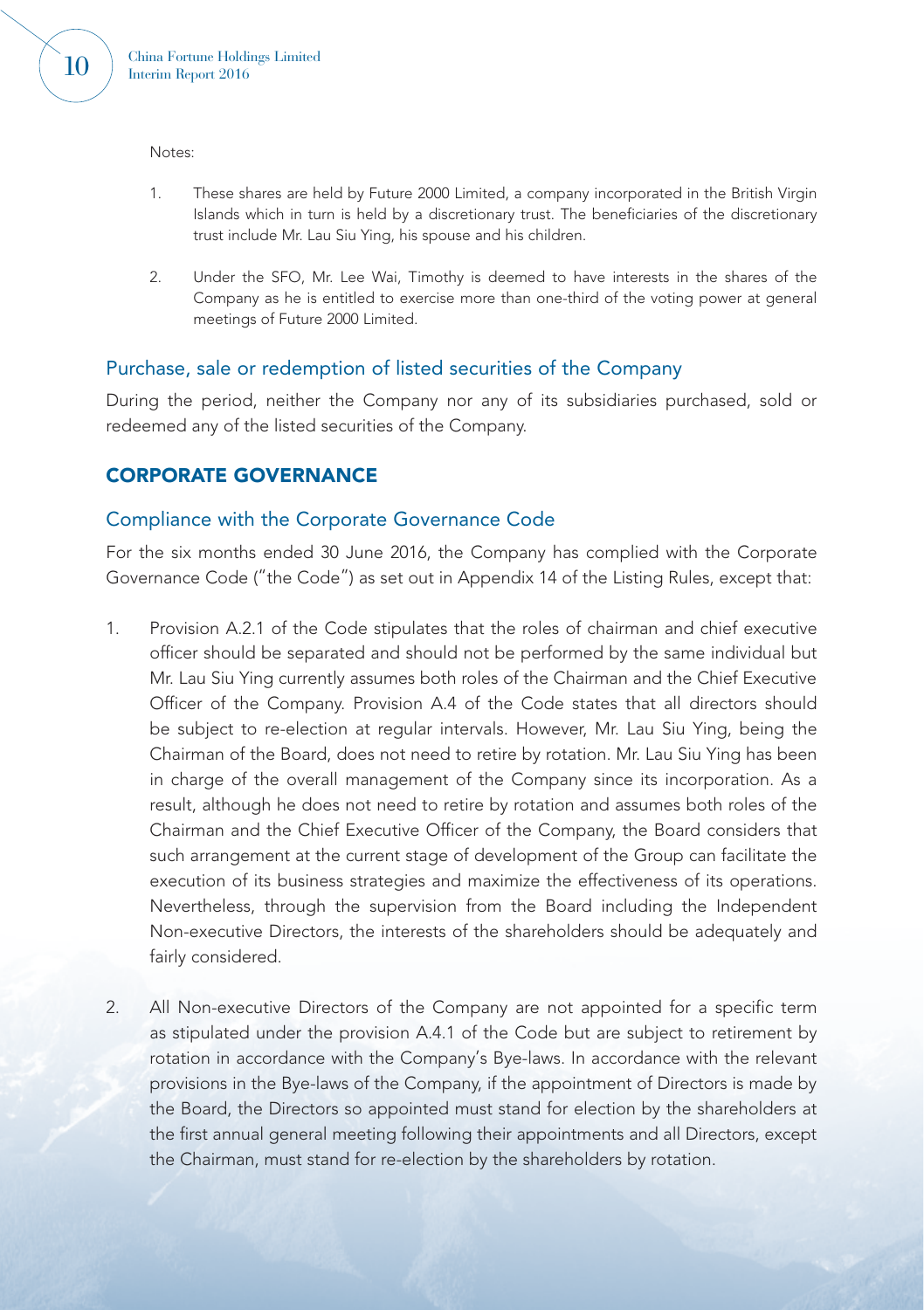## AUDIT COMMITTEE

The Company has formulated written terms of reference for the Audit Committee in accordance with the requirements of the Listing Rules. The Audit Committee is delegated by the Board to assess matters related to the financial statements and to provide recommendations and advices regarding the Company's financial reporting matters, including the review of the interim results for the six months ended 30 June 2016, the internal control and risk management system. The Audit Committee has reviewed and approved this report.

As at the date of this report, the Audit Committee comprises three Independent Nonexecutive Directors, Mr. Chang Wing Seng, Victor (Chairman of the Audit Committee), Mr. Wong Lit Chor, Alexis and Dr. Law Chun Kwan.

## COMPLIANCE WITH THE MODEL CODE

The Company has adopted the Model Code for Securities Transactions by Directors of Listed Issuers (the "Model Code") as set out in Appendix 10 of the Listing Rules.

Having made specific enquiry of the Directors of the Company, all the Directors confirmed that they had complied with the required standards as set out in the Model Code throughout the review period.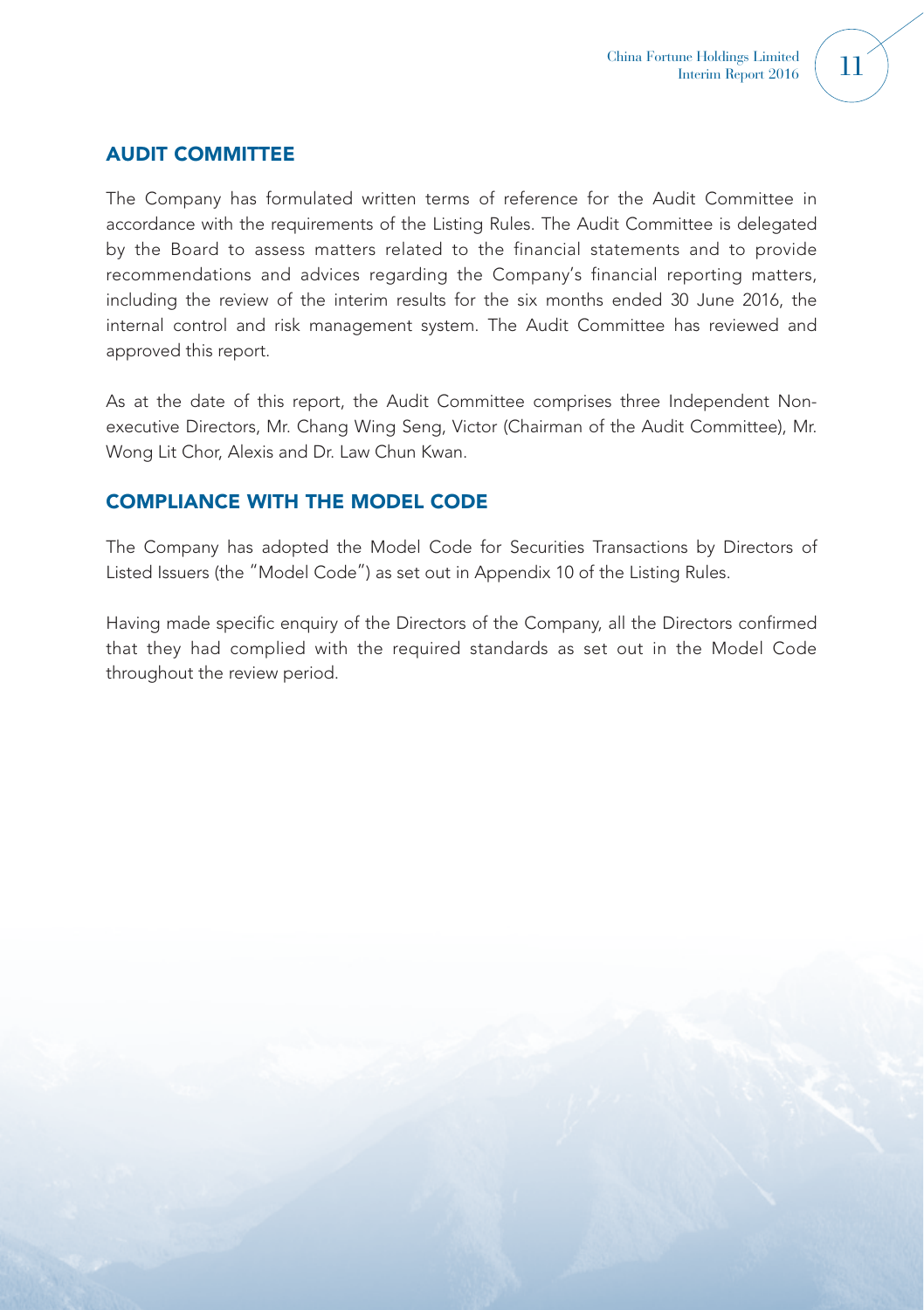## INTERIM RESULTS

The board of directors (the "Board") of China Fortune Holdings Limited (the "Company") presents the unaudited condensed consolidated interim results of the Company and its subsidiaries (collectively, the "Group") for the six months ended 30 June 2016, together with the comparative figures set out below. These condensed consolidated interim results have not been audited, but have been reviewed by the audit committee (the "Audit Committee") of the Company.

## CONDENSED CONSOLIDATED INCOME STATEMENT

For the six months ended 30 June 2016

|                                      | <b>Six months ended</b> |                 |                |  |
|--------------------------------------|-------------------------|-----------------|----------------|--|
|                                      |                         | 30/6/2016       | 30/6/2015      |  |
|                                      | <b>Notes</b>            | <b>HK\$'000</b> | HK\$'000       |  |
|                                      |                         | (unaudited)     | (unaudited)    |  |
| Revenue                              | $\overline{4}$          | 84,373          | 16,546         |  |
| Cost of sales                        |                         | (82, 541)       | (14, 500)      |  |
| Gross profit                         |                         | 1,832           | 2,046          |  |
| Other income                         |                         | 1,128           | 1,788          |  |
| Other gains and losses               |                         | (340)           | (37)           |  |
| Selling and distribution costs       |                         | (2, 417)        | (4,760)        |  |
| Administrative expenses              |                         | (8, 195)        | (9,420)        |  |
| Finance costs                        | 5                       | (625)           | (656)          |  |
| Share of results of associates       |                         | (920)           | (1, 136)       |  |
| Loss before income tax               |                         | (9,537)         | (12, 175)      |  |
| Income tax                           | 6                       |                 |                |  |
| Loss for the period                  | $\overline{7}$          | (9,537)         | (12, 175)      |  |
| Loss for the period attributable to: |                         |                 |                |  |
| Owners of the Company                |                         | (6,670)         | (8,665)        |  |
| Non-controlling interests            |                         | (2, 867)        | (3, 510)       |  |
|                                      |                         | (9,537)         | (12, 175)      |  |
| Loss per share                       |                         |                 |                |  |
| <b>Basic</b>                         | 8                       | $(0.8)$ cents   | $(1.04)$ cents |  |
| <b>Diluted</b>                       | 8                       | N/A             | N/A            |  |
|                                      |                         |                 |                |  |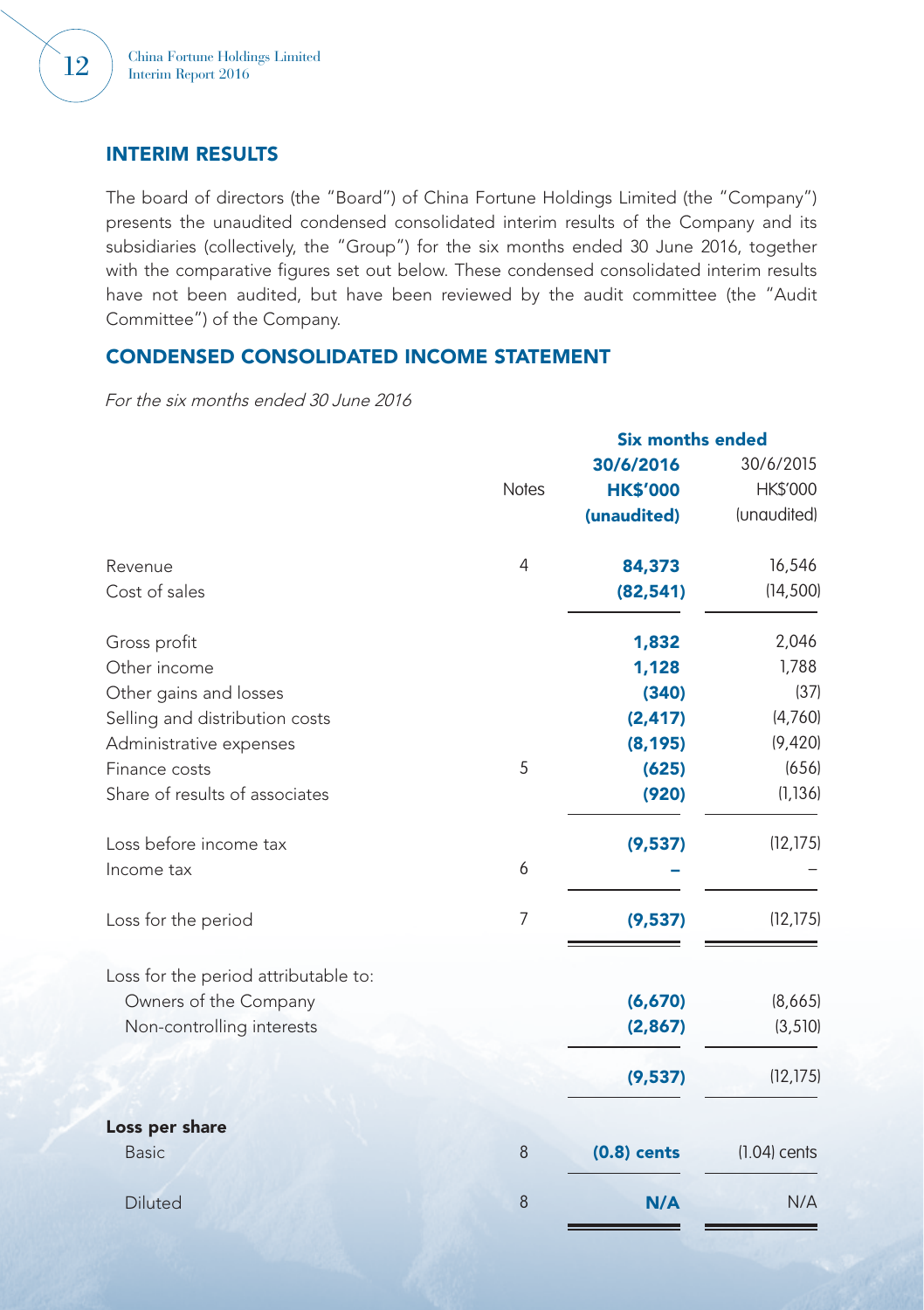# CONDENSED CONSOLIDATED STATEMENT OF COMPREHENSIVE INCOME

For the six months ended 30 June 2016

| <b>Six months ended</b> |             |
|-------------------------|-------------|
| 30/6/2016               | 30/6/2015   |
| <b>HK\$'000</b>         | HK\$'000    |
| (unaudited)             | (unaudited) |
| (9,537)                 | (12, 175)   |
|                         |             |
|                         |             |
| (3,949)                 | (92)        |
| (13, 486)               | (12, 267)   |
|                         |             |
|                         |             |
|                         | (8,757)     |
| (4, 123)                | (3,510)     |
| (13, 486)               | (12, 267)   |
|                         | (9, 363)    |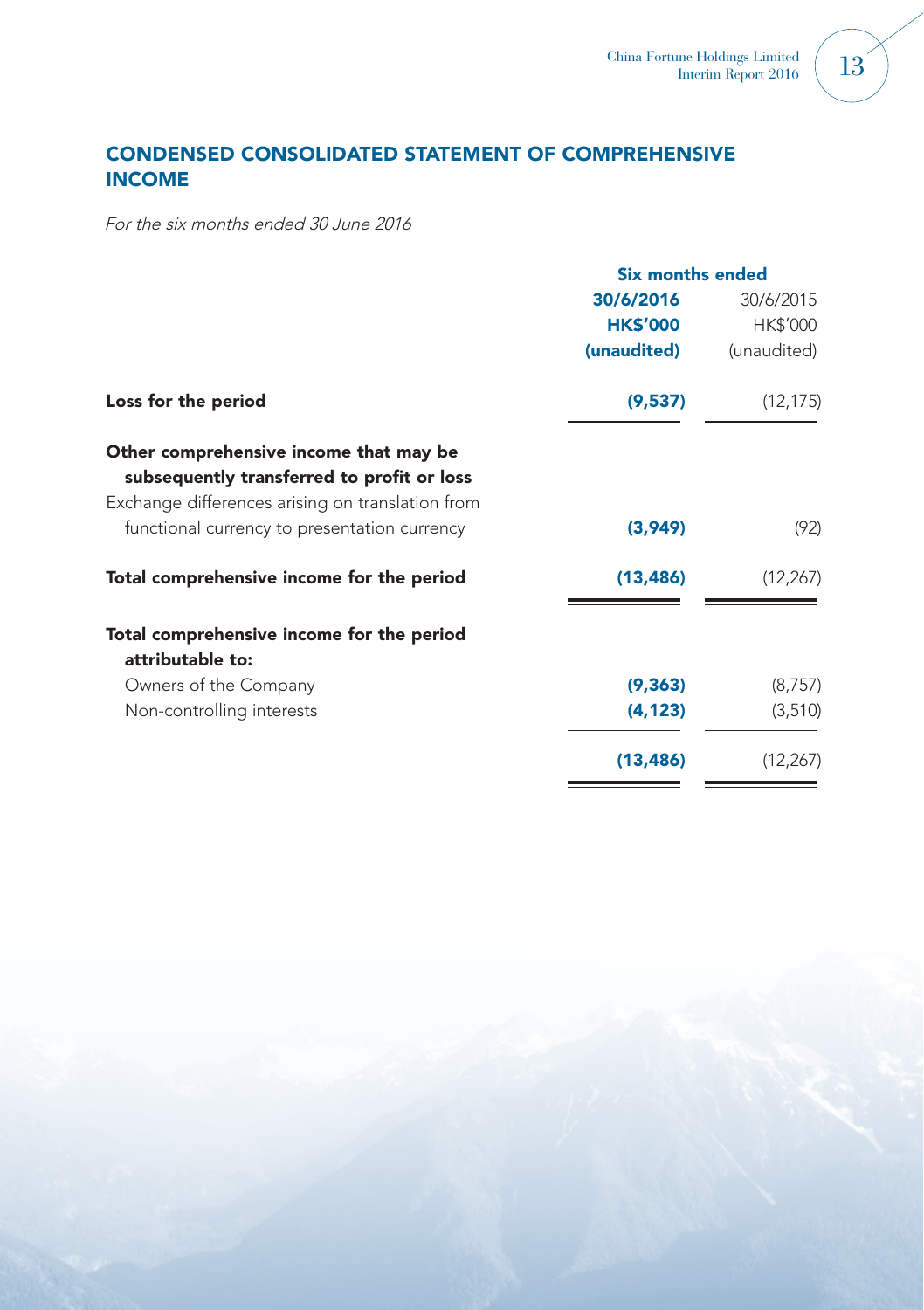# CONDENSED CONSOLIDATED STATEMENT OF FINANCIAL POSITION

At 30 June 2016

|                                                                  |              | 30/6/2016       | 31/12/2015      |
|------------------------------------------------------------------|--------------|-----------------|-----------------|
|                                                                  | <b>Notes</b> | <b>HK\$'000</b> | <b>HK\$'000</b> |
|                                                                  |              | (unaudited)     | (audited)       |
| <b>Non-current assets</b>                                        |              |                 |                 |
| Plant and equipment                                              |              | 9,707           | 10,033          |
| Mining right                                                     |              | 261,865         | 266,342         |
| Investments in associates                                        |              | 1,151           | 2,072           |
| Available-for-sale investments                                   |              | 11,364          | 11,443          |
| Club memberships                                                 |              | 1,092           | 1,096           |
|                                                                  |              | 285,179         | 290,986         |
| <b>Current assets</b>                                            |              |                 |                 |
| Inventories                                                      |              | 1,335           | 2,017           |
| Trade and other receivables<br>Amounts due from non-controlling  | 9            | 62,190          | 43,282          |
| shareholders of subsidiaries                                     |              | 3,851           | 3,586           |
| Held-for-trading investments                                     |              | 2,284           | 2,111           |
| Cash and cash equivalents                                        |              | 2,515           | 12,852          |
|                                                                  |              | 72,175          | 63,848          |
| <b>Current liabilities</b>                                       |              |                 |                 |
| Trade and other payables                                         | 10           | 41,806          | 24,882          |
| Amount due to a related party<br>Amount due to a non-controlling |              | 752             | 106             |
| shareholder of a subsidiary                                      |              |                 | 209             |
| Tax payables                                                     |              | 6,363           | 6,394           |
| Warrants                                                         | 11           | 1,568           | 1,568           |
|                                                                  |              | 50,489          | 33,159          |
| <b>Net current assets</b>                                        |              | 21,686          | 30,689          |
| <b>Total assets less current liabilities</b>                     |              | 306,865         | 321,675         |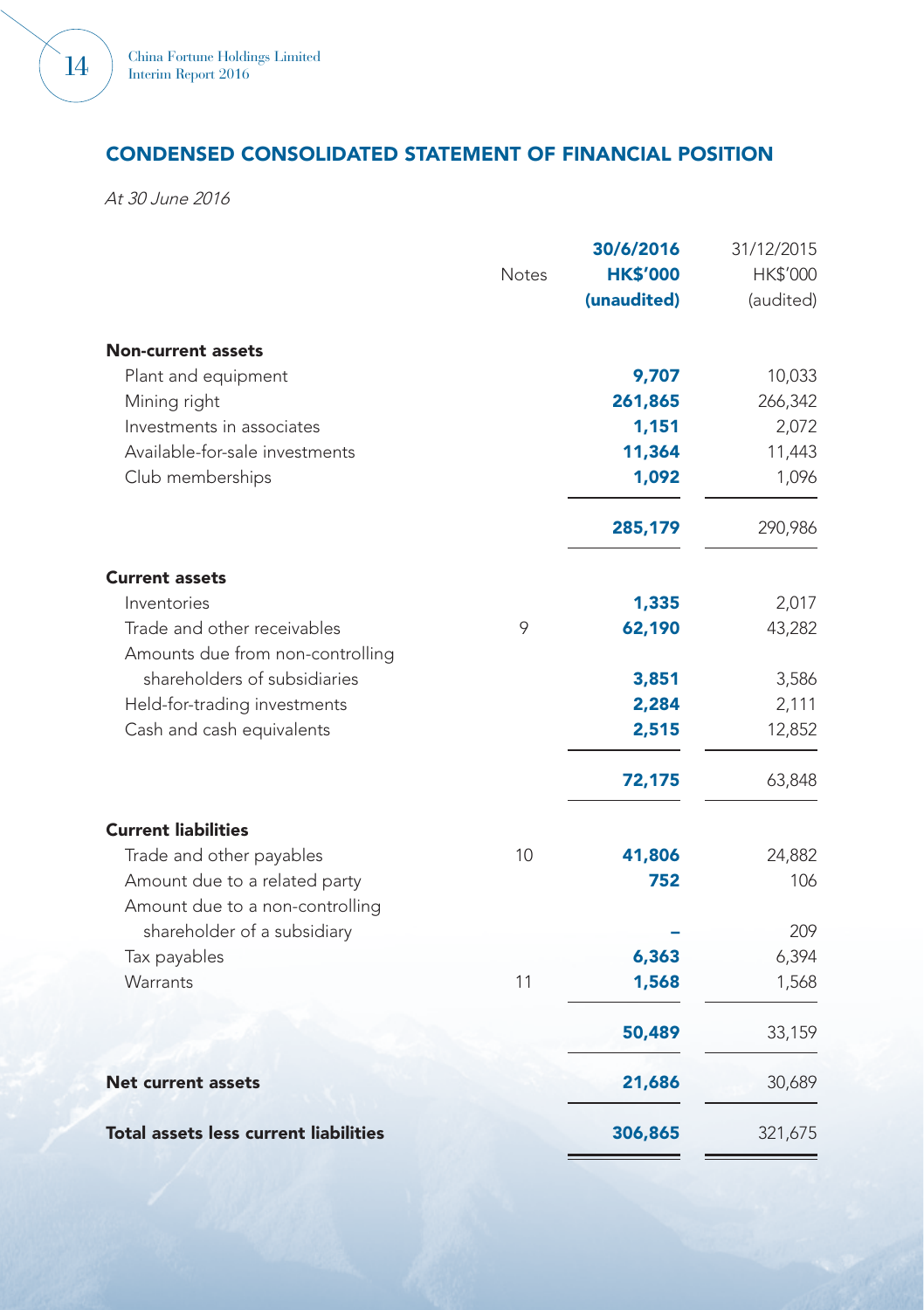|  |  | ×  |
|--|--|----|
|  |  | u, |

|                                  |              | 30/6/2016       | 31/12/2015 |
|----------------------------------|--------------|-----------------|------------|
|                                  | <b>Notes</b> | <b>HK\$'000</b> | HK\$'000   |
|                                  |              | (unaudited)     | (audited)  |
| <b>Capital and reserves</b>      |              |                 |            |
| Share capital                    | 13           | 83,206          | 83,206     |
| Reserves                         |              | 72,804          | 82,167     |
| Equity attributable to owners of |              |                 |            |
| the Company                      |              | 156,010         | 165,373    |
| <b>Non-controlling interests</b> |              | 73,458          | 77,581     |
|                                  |              | 229,468         | 242,954    |
| <b>Non-current liabilities</b>   |              |                 |            |
| Other borrowings                 | 12           | 14,506          | 14,754     |
| Deferred tax liabilities         |              | 62,891          | 63,967     |
|                                  |              | 77,397          | 78,721     |
|                                  |              | 306,865         | 321,675    |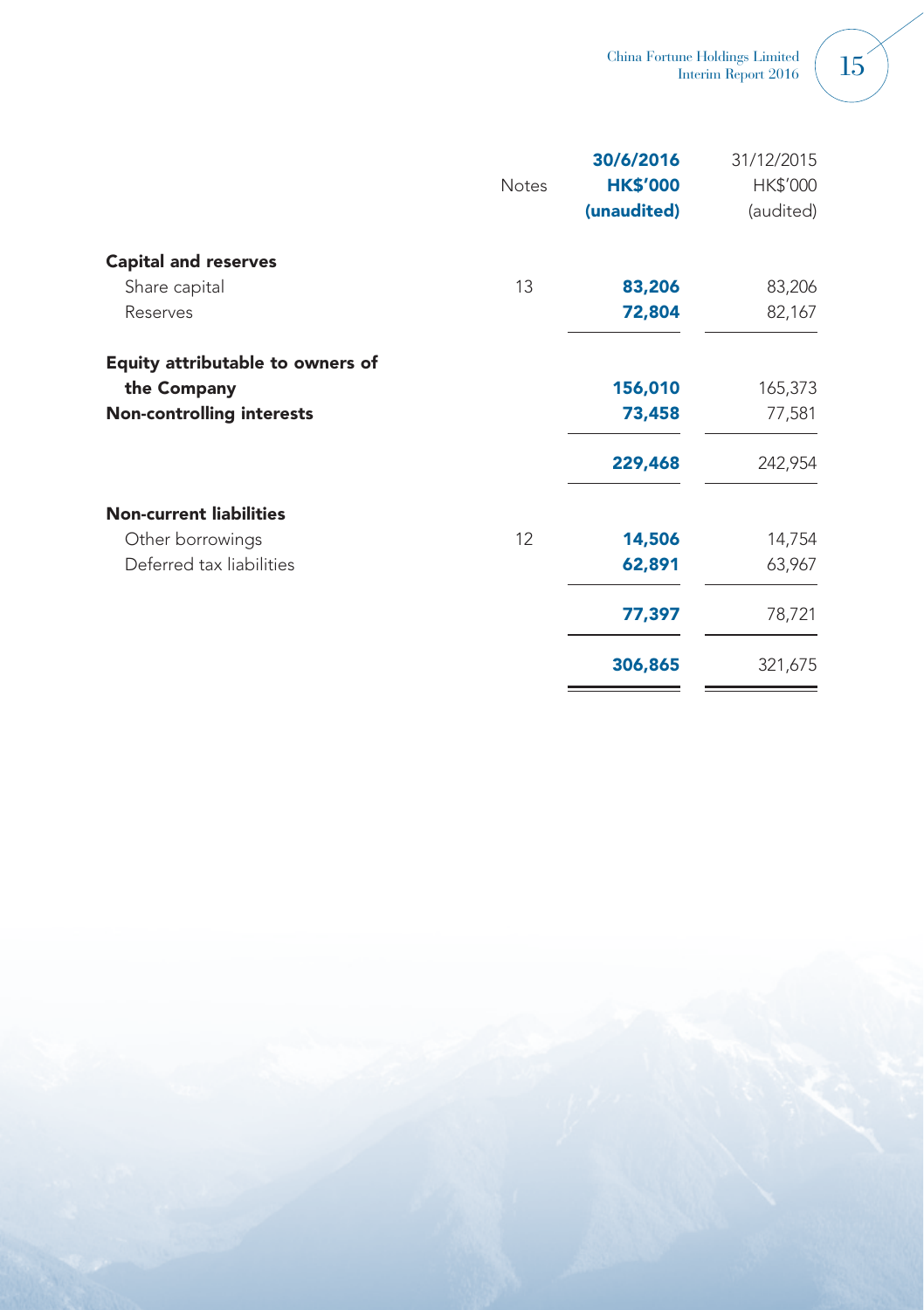# CONDENSED CONSOLIDATED STATEMENT OF CHANGES IN EQUITY

For the six months ended 30 June 2016

|                                                                                                              | Share<br>capital<br>HK\$'000 | Share<br>premium<br>HK\$'000 | <b>Special</b><br>reserve<br>HK\$'000 | <b>Translation</b><br>reserve<br>HK\$'000 | <b>Statutory</b><br>funds<br>HK\$'000 | Share<br>option<br>reserve<br>HK\$'000 | Accumulated<br>losses<br>HK\$'000 | Attributable<br>to owners<br>of the<br>Company<br>HK\$'000 | Non-<br>controlling<br>interests<br>HK\$'000 | Total<br>equity<br>HK\$'000 |
|--------------------------------------------------------------------------------------------------------------|------------------------------|------------------------------|---------------------------------------|-------------------------------------------|---------------------------------------|----------------------------------------|-----------------------------------|------------------------------------------------------------|----------------------------------------------|-----------------------------|
| Balance at 1 January 2015<br>(audited)                                                                       | 82,906                       | 394,904                      | 2,481                                 | 79,929                                    | 30,132                                | 1,074                                  | (395, 554)                        | 195,872                                                    | 87,066                                       | 282,938                     |
| Loss for the period                                                                                          |                              |                              |                                       |                                           |                                       |                                        | (8,665)                           | (8,665)                                                    | (3,510)                                      | (12, 175)                   |
| Exchange differences<br>arising on translation<br>from functional<br>currency to<br>presentation<br>currency |                              |                              |                                       | (92)                                      |                                       |                                        |                                   | (92)                                                       |                                              | (92)                        |
|                                                                                                              |                              |                              |                                       |                                           |                                       |                                        |                                   |                                                            |                                              |                             |
| Total comprehensive<br>income for the period                                                                 |                              |                              |                                       | (92)                                      |                                       |                                        | (8,665)                           | (8,757)                                                    | (3,510)                                      | (12, 267)                   |
| Issue of shares upon<br>exercise of<br>share options                                                         | 100                          | 238                          |                                       |                                           |                                       | (83)                                   |                                   | 255                                                        |                                              | 255                         |
| Issue of shares upon<br>exercise of unlisted<br>warrants                                                     | 200                          | 820                          |                                       |                                           |                                       |                                        |                                   | 1,020                                                      |                                              | 1,020                       |
| Balance at 30 June 2015<br>(unaudited)                                                                       | 83,206                       | 395,962                      | 2,481                                 | 79,837                                    | 30,132                                | 991                                    | (404,219)                         | 188,390                                                    | 83,556                                       | 271,946                     |
| Balance at 1 January 2016<br>(audited)                                                                       | 83,206                       | 395,962                      | 2,481                                 | 71,273                                    | 30,132                                | 991                                    | (418, 672)                        | 165,373                                                    | 77,581                                       | 242,954                     |
| Loss for the period<br>Exchange differences<br>arising on translation<br>from functional<br>currency to      |                              |                              |                                       |                                           |                                       |                                        | (6,670)                           | (6,670)                                                    | (2, 867)                                     | (9,537)                     |
| presentation<br>currency                                                                                     |                              |                              |                                       | (2,693)                                   |                                       |                                        |                                   | (2,693)                                                    | (1, 256)                                     | (3,949)                     |
|                                                                                                              |                              |                              |                                       |                                           |                                       |                                        |                                   |                                                            |                                              |                             |
| Total comprehensive<br>income for the period                                                                 |                              |                              |                                       | (2,693)                                   |                                       |                                        | (6,670)                           | (9, 363)                                                   | (4, 123)                                     | (13, 486)                   |
| Balance at 30 June 2016<br>(unaudited)                                                                       | 83,206                       | 395,962                      | 2,481                                 | 68,580                                    | 30,132                                | 991                                    | (425, 342)                        | 156,010                                                    | 73,458                                       | 229,468                     |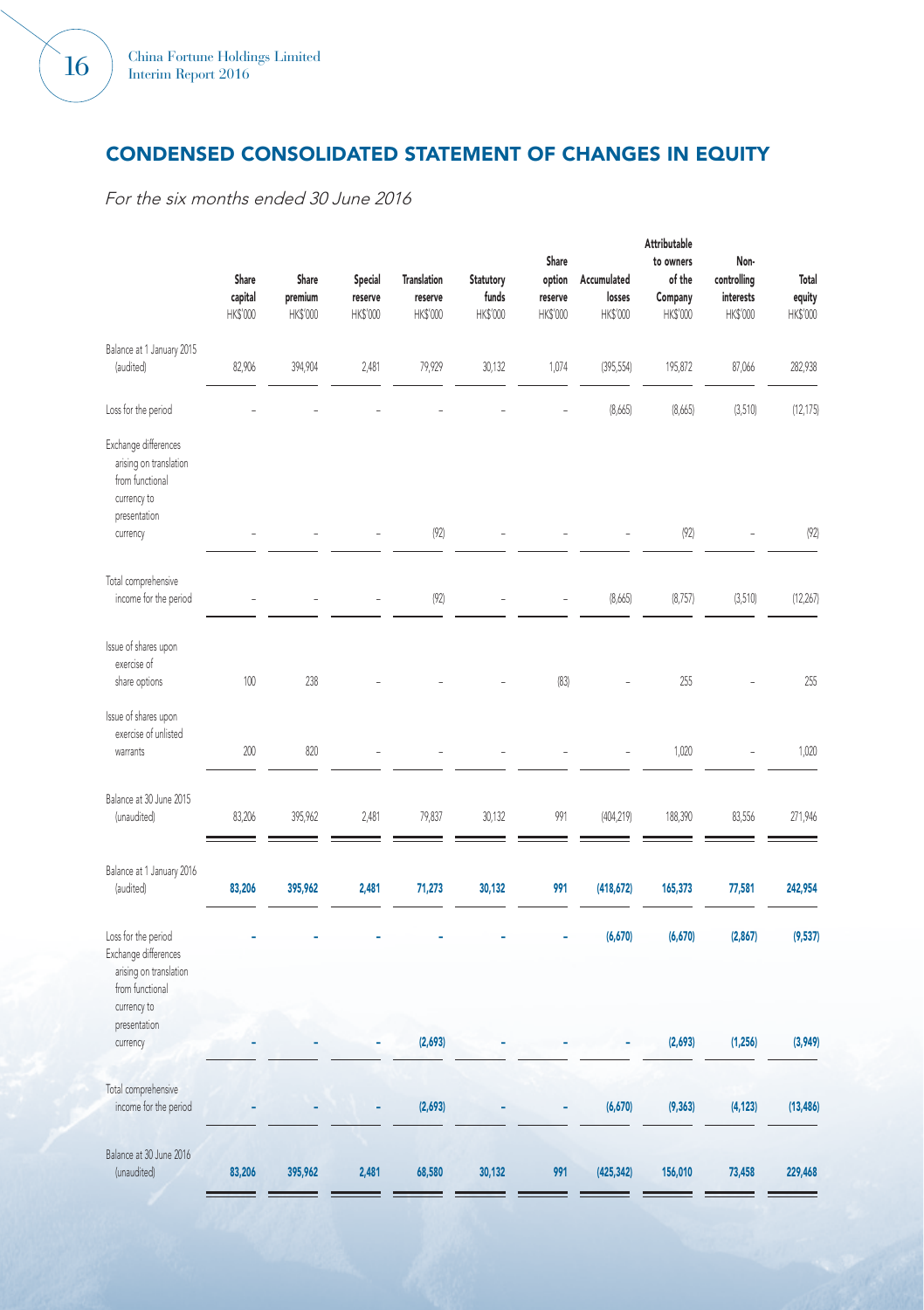# CONDENSED CONSOLIDATED STATEMENT OF CASH FLOWS

For the six months ended 30 June 2016

|                                                        | <b>Six months ended</b> |             |
|--------------------------------------------------------|-------------------------|-------------|
|                                                        | 30/6/2016               | 30/6/2015   |
|                                                        | <b>HK\$'000</b>         | HK\$'000    |
|                                                        | (unaudited)             | (unaudited) |
| Net cash used in operating activities                  | (10,706)                | (12, 196)   |
| Net cash used in investing activities                  | (201)                   | (537)       |
| Net cash generated from/(used in) financing activities | 646                     | (728)       |
| Net decrease in cash and cash equivalents              | (10, 261)               | (13,461)    |
| Cash and cash equivalents at 1 January                 | 12,852                  | 71,264      |
| Effect of foreign exchange rate changes                | (76)                    | (92)        |
| Cash and cash equivalents at 30 June                   | 2,515                   | 57,711      |

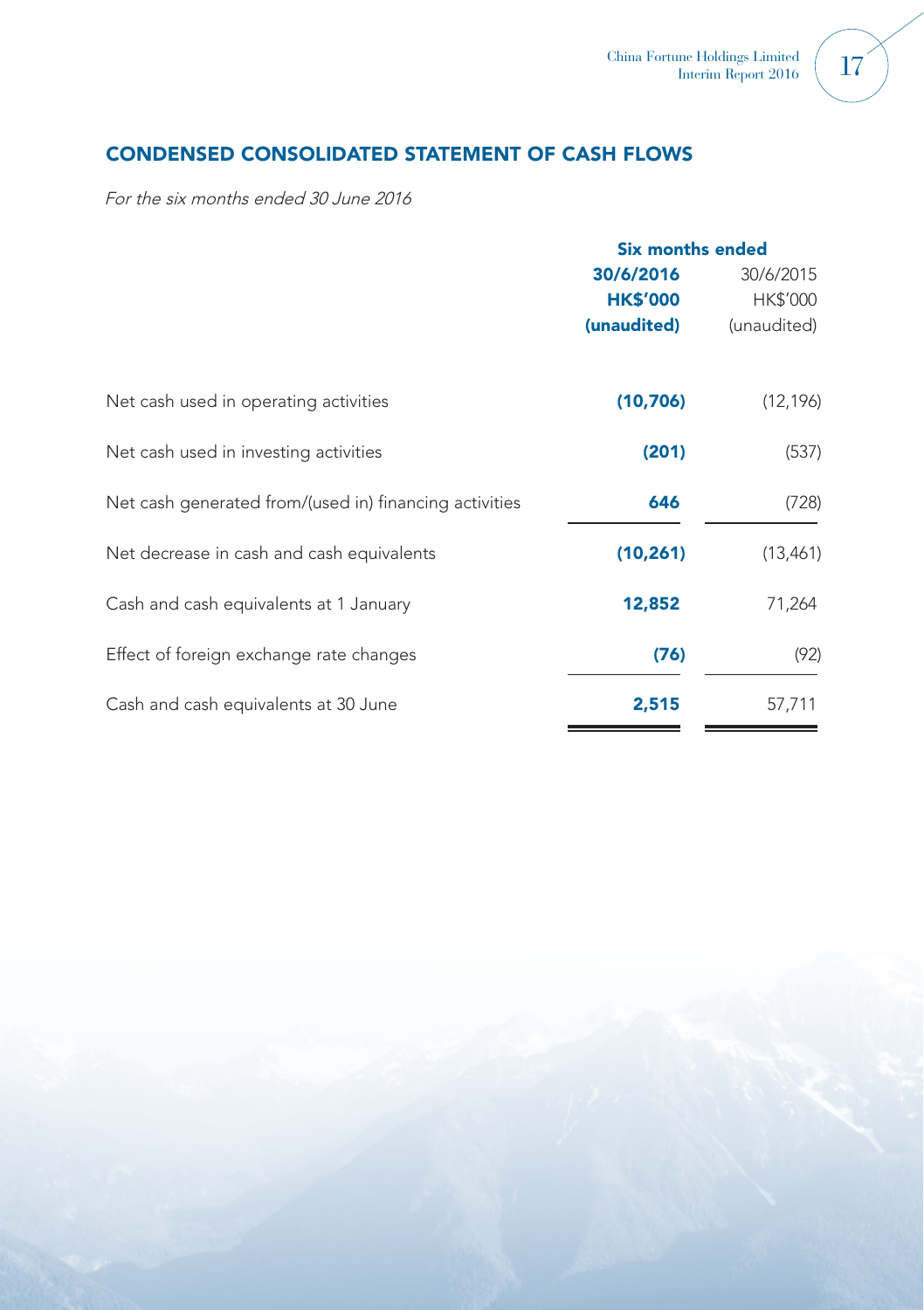

#### 1. General

The Company is an exempted company with limited liability incorporated in Bermuda under the Companies Act 1981 of Bermuda (as amended). The shares of the Company are listed on The Stock Exchange of Hong Kong Limited (the "Stock Exchange").

The Company is an investment holding company. The principal activities of the Group are distribution and trading of mobile phones and related accessories, development of marketing and after-sales service network and mining and processing of celestite, zinc and lead minerals.

#### 2. Basis of preparation

The unaudited condensed consolidated interim financial statements for the six months ended 30 June 2016 have been prepared in accordance with the applicable disclosure requirements of Appendix 16 to the Rules Governing the Listing of Securities (the "Listing Rules") on the Stock Exchange and with Hong Kong Accounting Standard 34 "Interim Financial Reporting" issued by the Hong Kong Institute of Certified Public Accountants (the "HKICPA").

These unaudited condensed consolidated interim financial statements should be read in conjunction with the Group's 2015 annual report, which have been prepared in accordance with Hong Kong Financial Reporting Standards.

#### 3. Significant accounting policies

The unaudited condensed consolidated interim financial statements have been prepared on the historical cost basis except that certain financial instruments are measured at fair values.

The accounting policies used in the preparation of these condensed consolidated interim financial statements are consistent with those used in the financial statements contained in the 2015 annual report except for the adoption of the new standards, amendments or interpretations issued by the HKICPA which are mandatory for the annual periods beginning on or after 1 January 2016. The adoption of these standards, amendments or interpretations has no material effect on the Group's financial position or results of operations.

The Group has not early adopted the new standards, amendments or interpretations that have been issued but are not yet effective. The directors of the Company anticipate that the application of these standards, amendments or interpretations will have no material impact on the results and financial position of the Group.

#### 4. Segment information and revenue

#### (a) Reportable segments and reconciliation of reportable segment revenue, profit or loss, assets and liabilities

The Group determines its operating segments based on the reports reviewed by the chief operating decision-makers (the "CODM") that are used to make strategic decisions.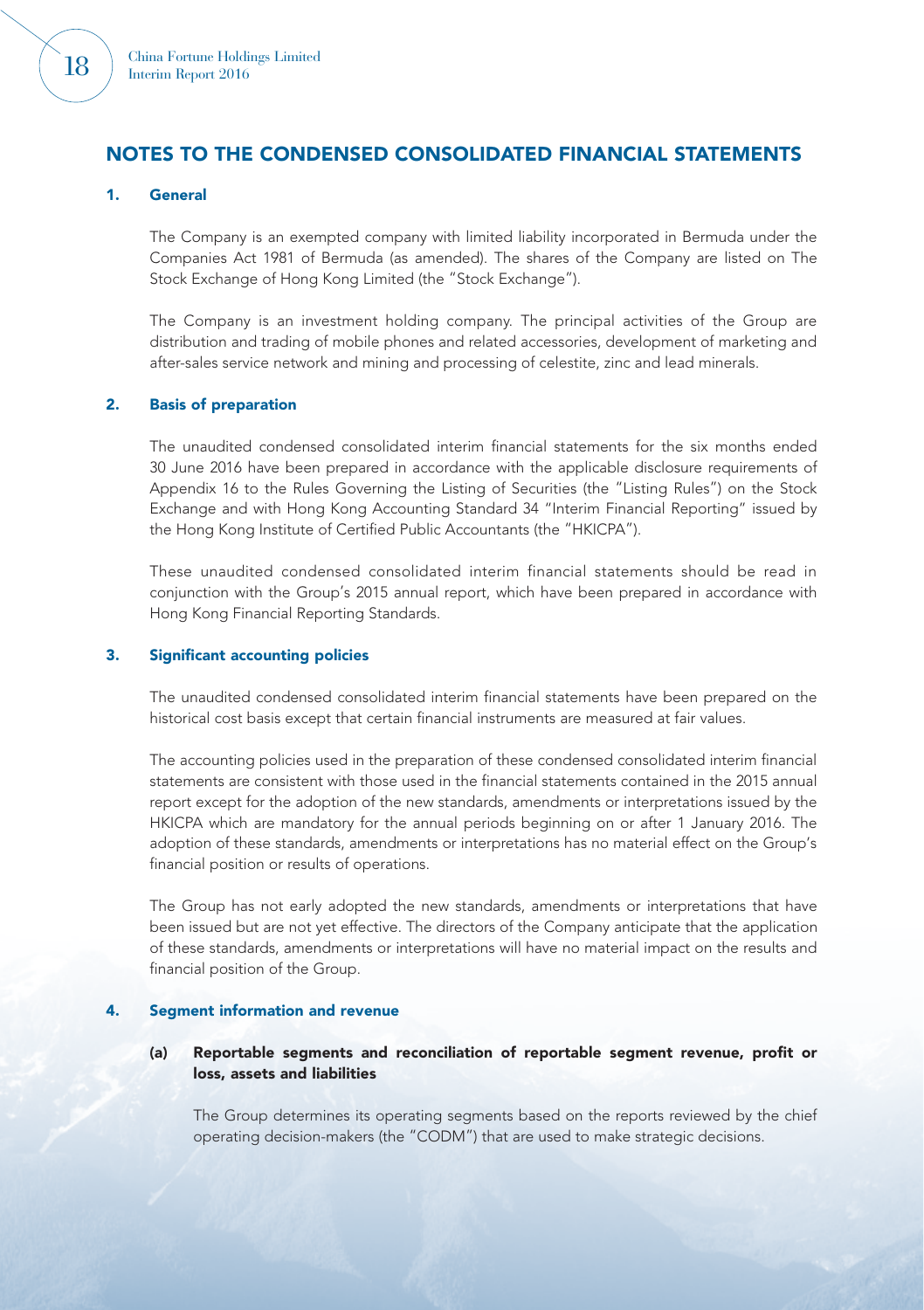During the six months ended 30 June 2016, the Group has two reportable segments. The segments are managed separately as each business offers different products and services and requires different business strategies. The following summary describes the operations in each of the Group's reportable segments:

- Mobile phone business
- Mining business

Corporate expenses, corporate assets and corporate liabilities are not allocated to the reportable segments as they are not included in the measure of the segments' profit or loss, segments' assets and segments' liabilities that are used by the CODM for assessment of segment performance.

#### For the six months ended 30 June 2016 (unaudited)

|                                                                                                                                   | <b>Mobile phone</b><br><b>business</b><br><b>HK\$'000</b> | <b>Mining</b><br><b>business</b><br><b>HK\$'000</b> | <b>Total</b><br><b>HK\$'000</b>       |
|-----------------------------------------------------------------------------------------------------------------------------------|-----------------------------------------------------------|-----------------------------------------------------|---------------------------------------|
| Reportable segment revenue<br>from external customers                                                                             | 84,373                                                    |                                                     | 84,373                                |
| Reportable segment loss                                                                                                           | (2,621)                                                   | (1, 412)                                            | (4,033)                               |
| Depreciation and amortisation<br>Impairment loss recognised<br>in respect of trade and                                            | 3                                                         | 160                                                 | 163                                   |
| other receivables                                                                                                                 | 339                                                       |                                                     | 339                                   |
| Recovery of write down of<br>inventories                                                                                          | (58)                                                      |                                                     | (58)                                  |
| <b>Revenue</b><br>Reportable segment revenue<br>and consolidated revenue                                                          |                                                           |                                                     | 84,373                                |
| Loss before income tax<br>Reportable segment loss<br>Interest income<br>Miscellaneous income<br>Staff costs (including directors' |                                                           |                                                     | (4,033)<br>24<br>411                  |
| remunerations)<br>Corporate expenses<br>Share of results of associates<br>Finance costs                                           |                                                           |                                                     | (2,848)<br>(1, 546)<br>(920)<br>(625) |
| Consolidated loss before<br>income tax                                                                                            |                                                           |                                                     | (9,537)                               |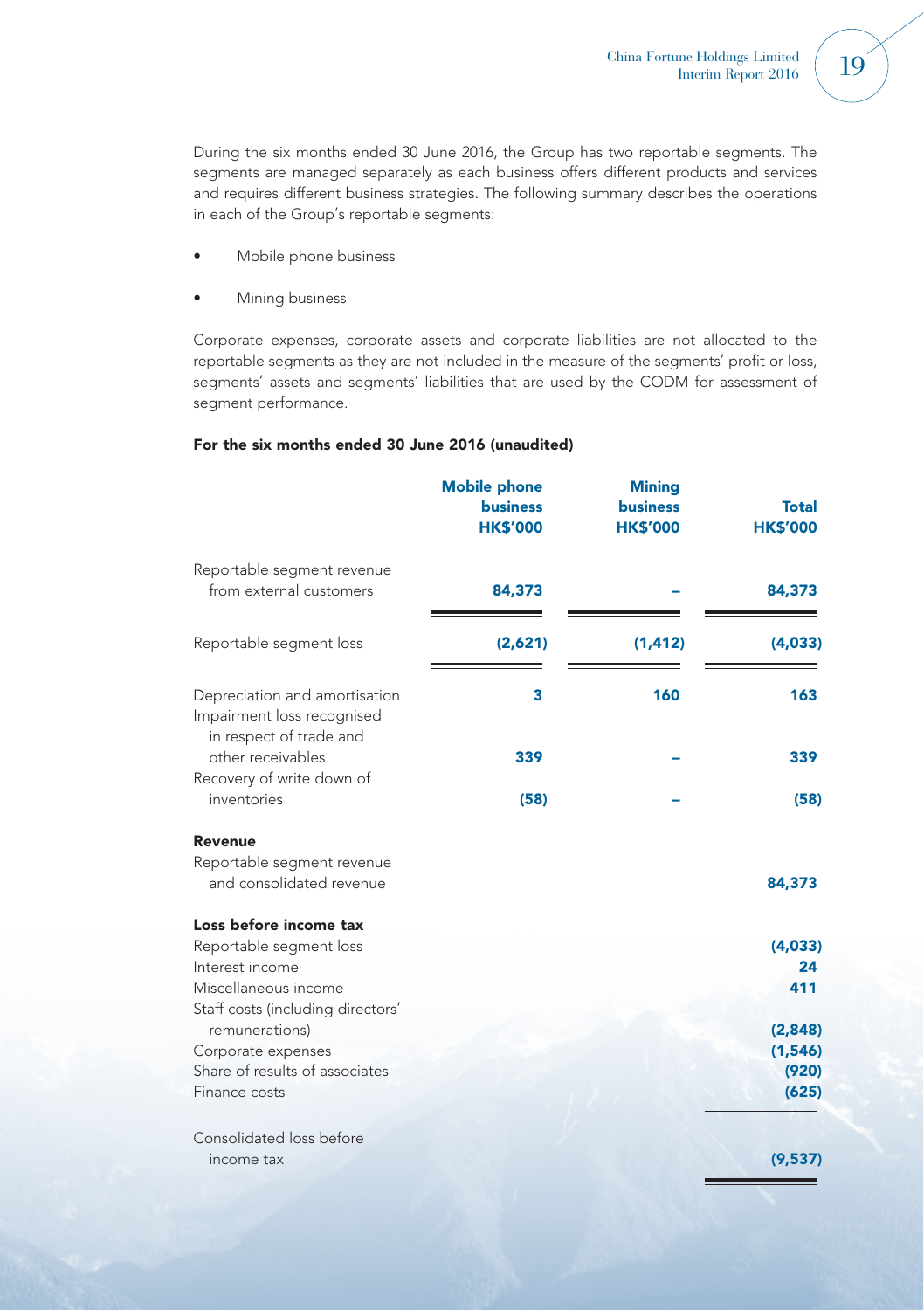## As at 30 June 2016 (unaudited)

|                                                                            | <b>Mobile phone</b><br><b>business</b><br><b>HK\$'000</b> | <b>Mining</b><br><b>business</b><br><b>HK\$'000</b> | <b>Total</b><br><b>HK\$'000</b> |
|----------------------------------------------------------------------------|-----------------------------------------------------------|-----------------------------------------------------|---------------------------------|
| Reportable segment assets                                                  | 63,627                                                    | 276,898                                             | 340,525                         |
| Reportable segment liabilities                                             | (20, 012)                                                 | (98, 150)                                           | (118, 162)                      |
| <b>Assets</b><br>Reportable segment assets<br>Unallocated corporate assets |                                                           |                                                     | 340,525                         |
| - Investments in associates<br>- Available-for-sale<br>investments         |                                                           |                                                     | 1,151<br>11,364                 |
| - Club memberships                                                         |                                                           |                                                     | 1,092                           |
| - Held-for-trading investments                                             |                                                           |                                                     | 2,284                           |
| - Cash and cash equivalents                                                |                                                           |                                                     | 422                             |
| $-$ Others                                                                 |                                                           |                                                     | 516                             |
| Consolidated total assets                                                  |                                                           |                                                     | 357,354                         |
| <b>Liabilities</b>                                                         |                                                           |                                                     |                                 |
| Reportable segment liabilities<br>Unallocated corporate liabilities        |                                                           |                                                     | 118,162                         |
| - Tax payables                                                             |                                                           |                                                     | 4,574                           |
| - Warrants                                                                 |                                                           |                                                     | 1,568                           |
| - Others                                                                   |                                                           |                                                     | 3,582                           |
| Consolidated total liabilities                                             |                                                           |                                                     | 127,886                         |

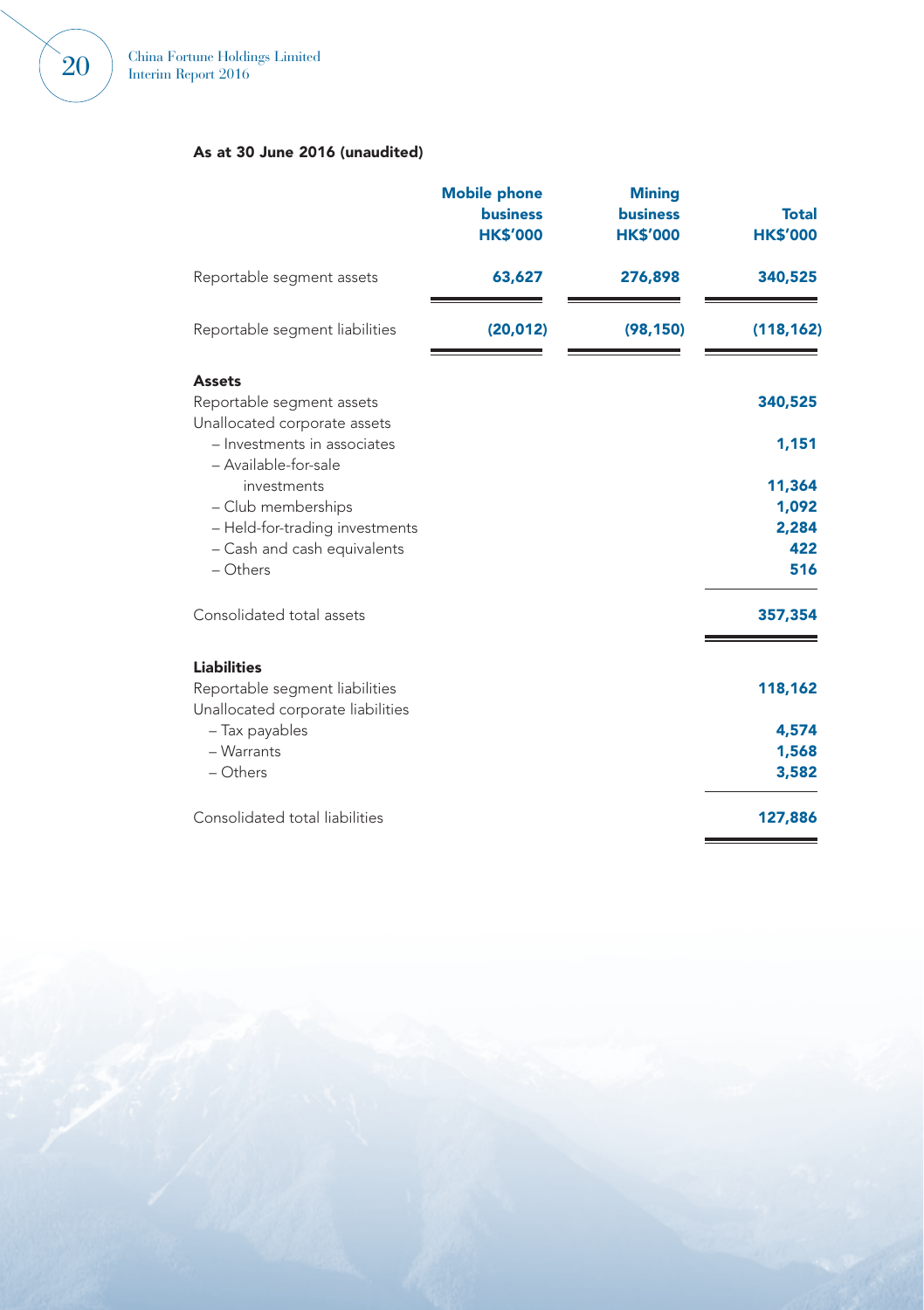#### For the six months ended 30 June 2015 (unaudited)

|                                                                                        | Mobile phone<br>business<br>HK\$'000 | Mining<br>business<br>HK\$'000 | Total<br>HK\$'000 |
|----------------------------------------------------------------------------------------|--------------------------------------|--------------------------------|-------------------|
| Reportable segment revenue<br>from external customers                                  | 16,546                               |                                | 16,546            |
| Reportable segment loss                                                                | (4,977)                              | (2,053)                        | (7,030)           |
| Depreciation and amortisation<br>Impairment loss recognised<br>in respect of trade and | 225                                  | 202                            | 427               |
| other receivables                                                                      |                                      | 35                             | 35                |
| Recovery of write down of<br>inventories                                               | (216)                                |                                | (216)             |
| Revenue                                                                                |                                      |                                |                   |
| Reportable segment revenue<br>and consolidated revenue                                 |                                      |                                | 16,546            |
| Loss before income tax                                                                 |                                      |                                |                   |
| Reportable segment loss<br>Expenses used in the<br>development of                      |                                      |                                | (7,030)           |
| mobile games                                                                           |                                      |                                | (31)              |
| Interest income                                                                        |                                      |                                | 626               |
| Miscellaneous income<br>Staff costs (including directors'                              |                                      |                                | 386               |
| remunerations)                                                                         |                                      |                                | (2,765)           |
| Corporate expenses                                                                     |                                      |                                | (1, 569)          |
| Share of results of associates                                                         |                                      |                                | (1, 136)          |
| Finance costs                                                                          |                                      |                                | (656)             |
| Consolidated loss before                                                               |                                      |                                |                   |
| income tax                                                                             |                                      |                                | (12, 175)         |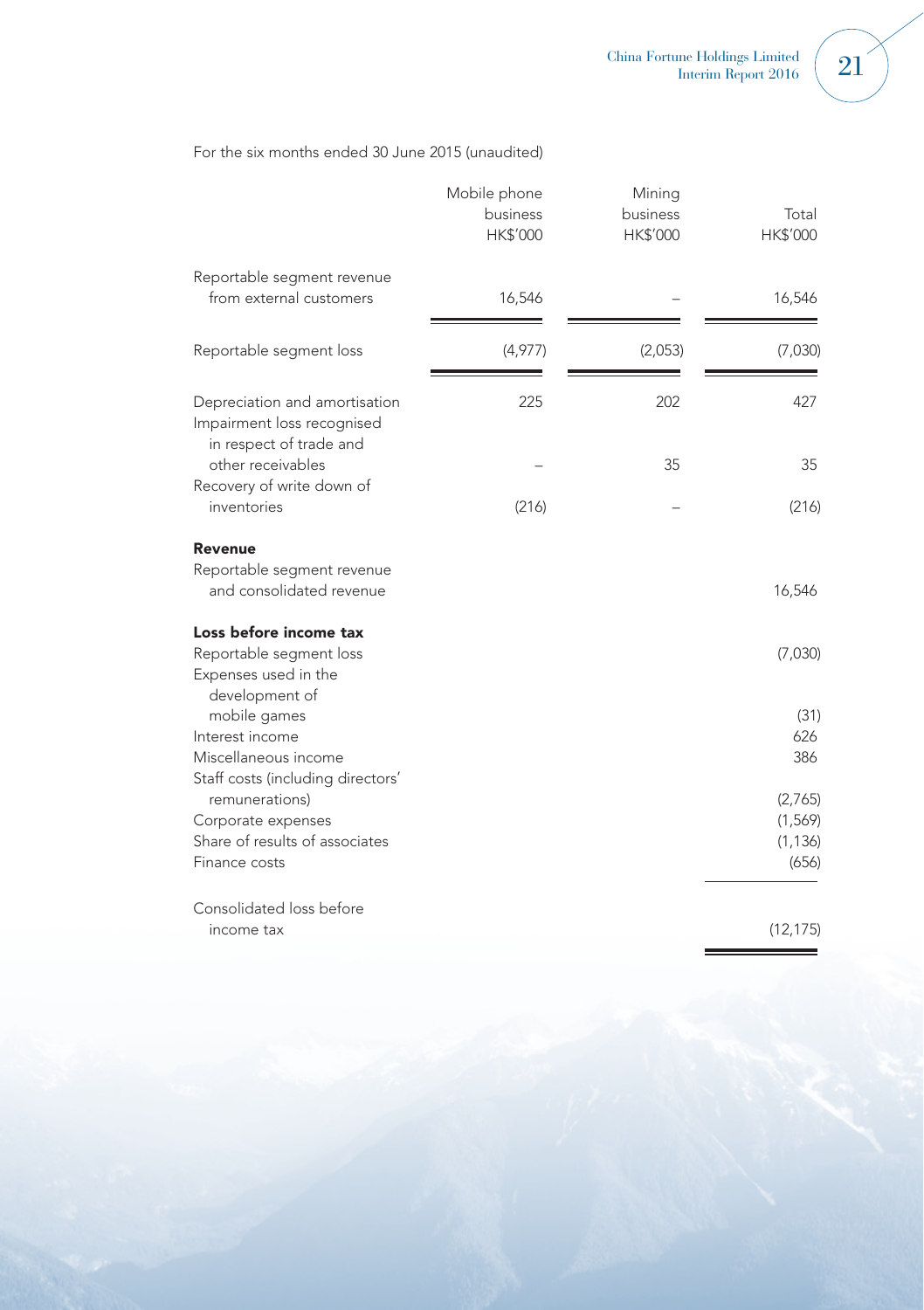### As at 31 December 2015 (audited)

|                                                                                                                                        | Mobile phone<br>business<br>HK\$'000 | Mining<br>business<br>HK\$'000 | Total<br>HK\$'000                        |
|----------------------------------------------------------------------------------------------------------------------------------------|--------------------------------------|--------------------------------|------------------------------------------|
| Reportable segment assets                                                                                                              | 52,053                               | 281,977                        | 334,030                                  |
| Reportable segment liabilities                                                                                                         | (4,723)                              | (98,612)                       | (103, 335)                               |
| <b>Assets</b><br>Reportable segment assets<br>Unallocated corporate assets                                                             |                                      |                                | 334,030                                  |
| - Investments in associates                                                                                                            |                                      |                                | 2,072                                    |
| - Available-for-sale<br>investments<br>- Club memberships<br>- Held-for-trading investments<br>- Cash and cash equivalents<br>- Others |                                      |                                | 11,443<br>1,096<br>2,111<br>3,503<br>579 |
| Consolidated total assets                                                                                                              |                                      |                                | 354,834                                  |
| <b>Liabilities</b><br>Reportable segment liabilities<br>Unallocated corporate liabilities                                              |                                      |                                | 103,335                                  |
| - Tax payables<br>- Warrants<br>- Others                                                                                               |                                      |                                | 4,574<br>1,568<br>2,403                  |
| Consolidated total liabilities                                                                                                         |                                      |                                | 111,880                                  |

#### (b) Revenue

Revenue is measured at the fair value of the consideration received or receivable and represents amounts received or receivable for goods sold and services provided in the normal course of business, net of discounts and sales related taxes.

### 5. Finance costs

|                                      | <b>Six months ended</b> |             |
|--------------------------------------|-------------------------|-------------|
|                                      | 30/6/2016               | 30/6/2015   |
|                                      | <b>HK\$'000</b>         | HK\$'000    |
|                                      | (unaudited)             | (unaudited) |
| Interests on other borrowings wholly |                         |             |
| repayable within five years          | 625                     | 656         |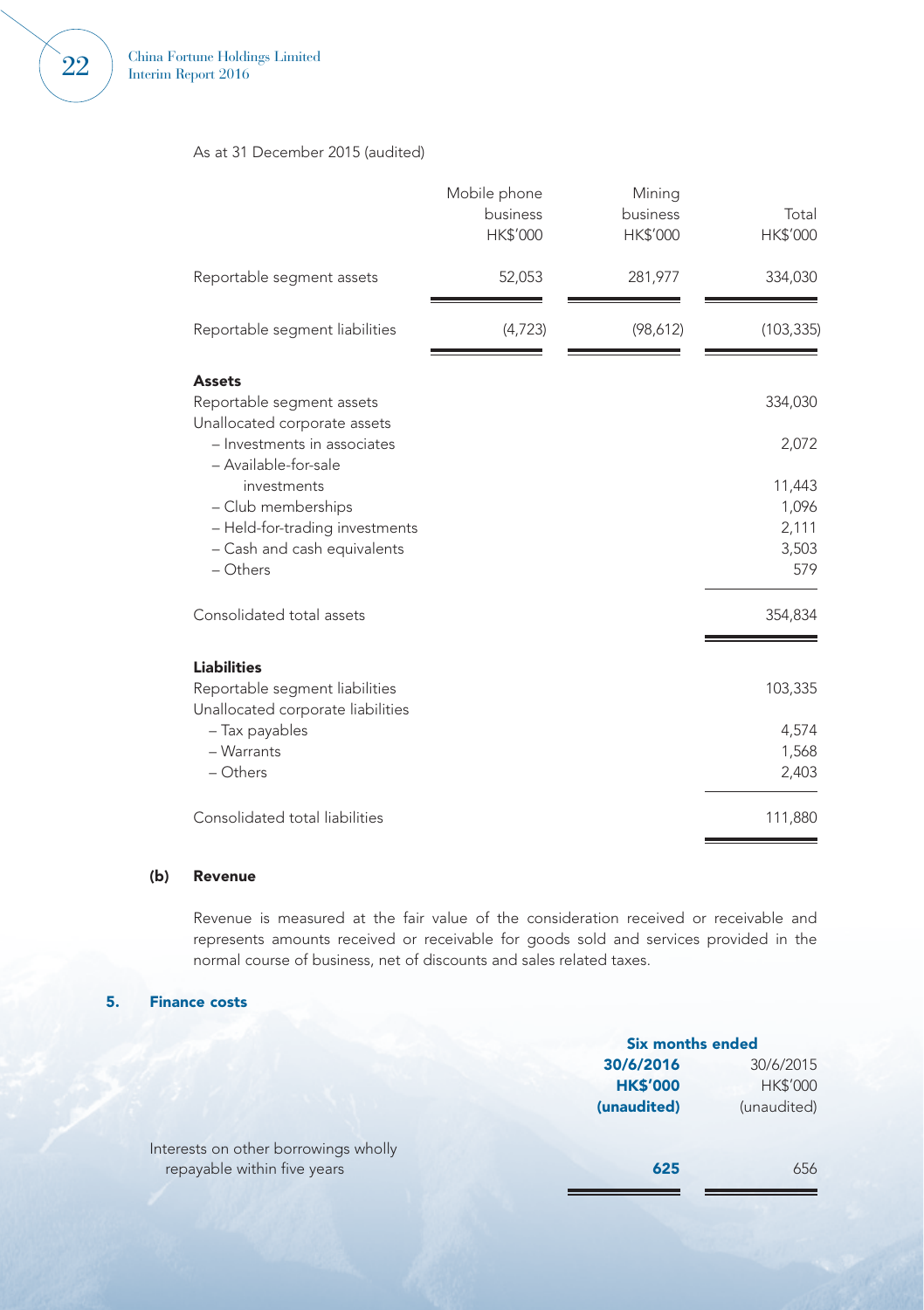## 6. Income tax

For both six months ended 30 June 2016 and 2015, the Group's subsidiaries in the PRC were subject to the Enterprise Income Tax rate of 25%.

No provision for income tax has been made as the Group did not have any estimated assessable profits for both periods.

## 7. Loss for the period

|                                                         | Six months ended |             |
|---------------------------------------------------------|------------------|-------------|
|                                                         | 30/6/2016        | 30/6/2015   |
|                                                         | <b>HK\$'000</b>  | HK\$'000    |
|                                                         | (unaudited)      | (unaudited) |
| Loss for the period has been arrived at after charging: |                  |             |
| Depreciation of plant and equipment                     | 174              | 442         |
| Exchange loss                                           |                  | 2           |
| Staff costs                                             |                  |             |
| - directors' emoluments                                 | 2,359            | 2,439       |
| $-$ other staff costs                                   | 2,876            | 4,393       |
| - retirement benefit scheme contribution                |                  |             |
| (excluding directors)                                   | 237              | 487         |
|                                                         | 5,472            | 7,319       |
|                                                         |                  |             |
| and after crediting:                                    |                  |             |
| Service income from provision of logistics and          |                  |             |
| promotion services                                      | 676              | 772         |
| Interest income                                         | 24               | 626         |
|                                                         |                  |             |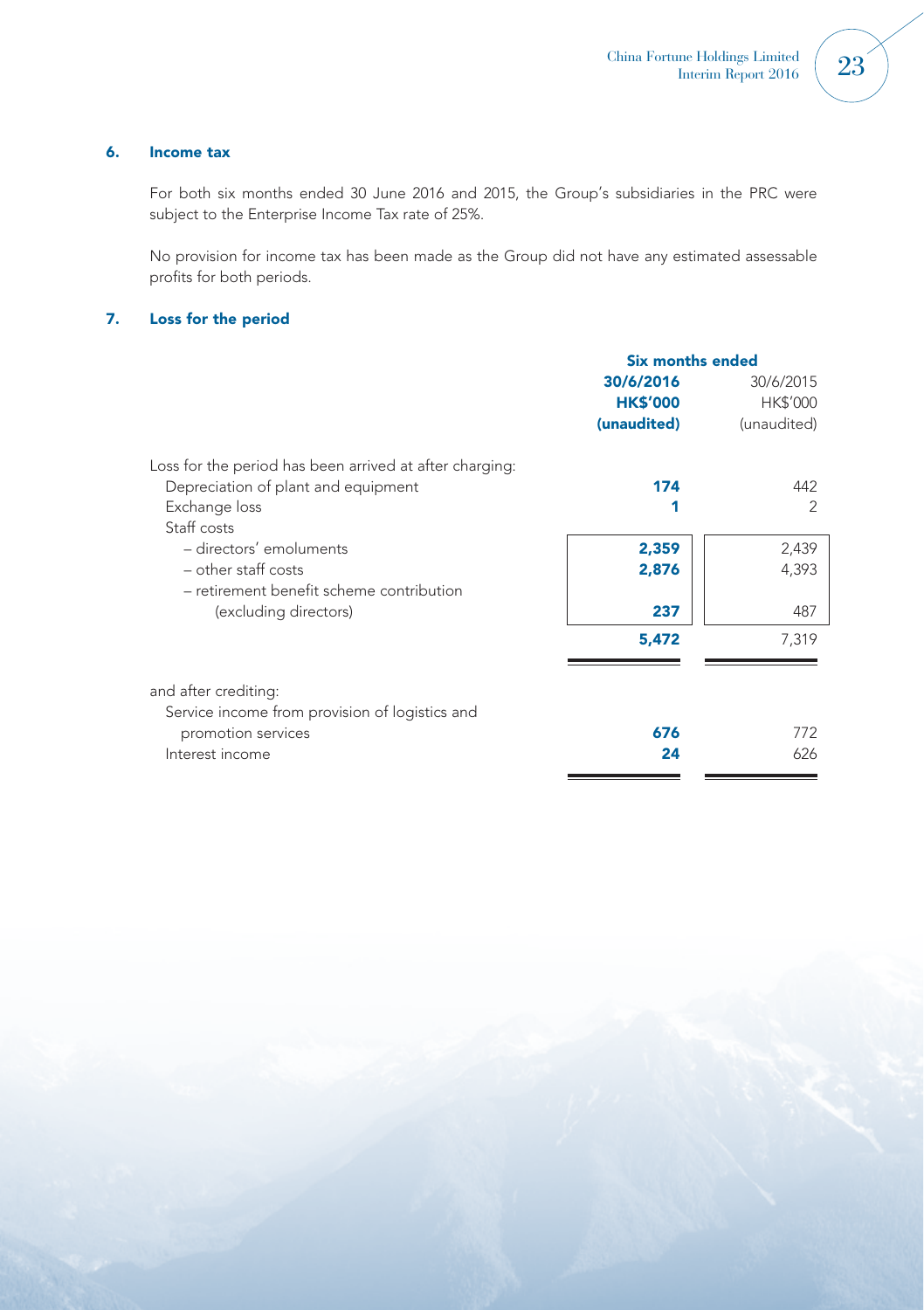## 8. Loss per share

The calculation of loss per share for the six months ended 30 June 2016 is based on the loss for the period attributable to owners of the Company of HK\$6,670,000 (30 June 2015: loss of HK\$8,665,000) and the weighted average number of 832,063,442 shares in issue during the period (30 June 2015: 829,422,558 shares in issue).

No diluted loss per share is presented as the effect of all potential ordinary shares is anti-dilutive for the periods ended 30 June 2016 and 2015.

#### 9. Trade and other receivables

| 30/6/2016<br><b>HK\$'000</b><br>(unaudited) | 31/12/2015<br>HK\$'000<br>(audited) |
|---------------------------------------------|-------------------------------------|
| 19,399                                      | 53,748                              |
| (18, 210)                                   | (18, 281)                           |
| 1.189                                       | 35,467                              |
| 53,667                                      | 880                                 |
| 13,049                                      | 12,699                              |
| (5,715)                                     | (5,764)                             |
| 62,190                                      | 43,282                              |
|                                             |                                     |

The Group generally requests for full prepayment from its trade customers but it also allows certain trade customers a credit period of 30 to 90 days. The following is an aged analysis of trade receivables (net of allowance) presented based on the invoice date at the end of reporting period:

|                    | 30/6/2016<br><b>HK\$'000</b> | 31/12/2015<br>HK\$'000 |
|--------------------|------------------------------|------------------------|
|                    | (unaudited)                  | (audited)              |
| Trade receivables: |                              |                        |
| 0 to 30 days       | 267                          | 34,847                 |
| 31 to 90 days      | 461                          | 482                    |
| 91 to 365 days     | 461                          | 138                    |
|                    | 1,189                        | 35,467                 |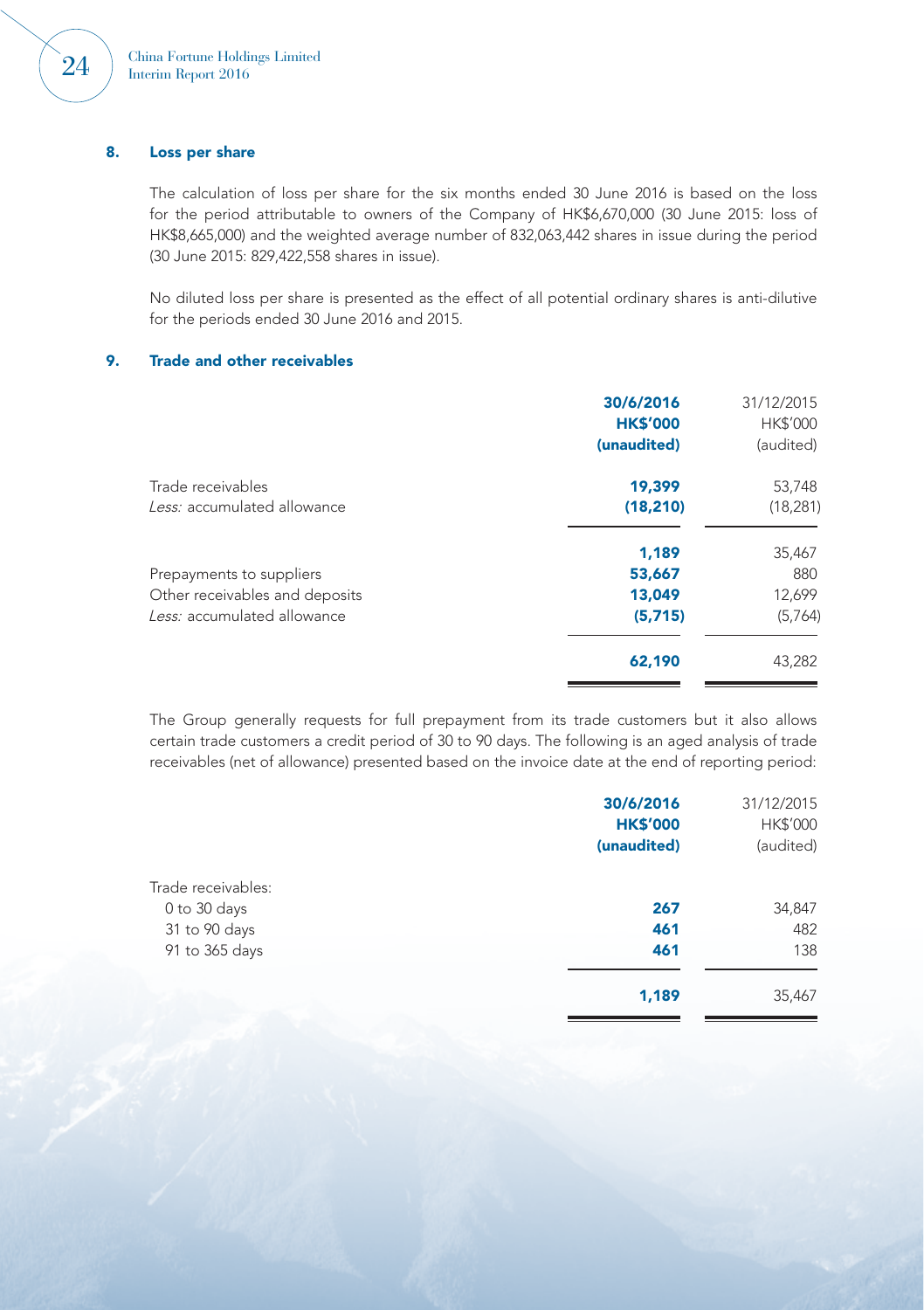## 10. Trade and other payables

The following is an aged analysis of the trade payables presented based on the invoice date at the end of reporting period:

|     |                             | 30/6/2016<br><b>HK\$'000</b> | 31/12/2015<br>HK\$'000 |
|-----|-----------------------------|------------------------------|------------------------|
|     |                             | (unaudited)                  | (audited)              |
|     | Trade payables:             |                              |                        |
|     | 0 to 30 days                | 168                          | 89                     |
|     | 31 to 90 days               | 17                           | 314                    |
|     | Over 90 days                | 264                          | 271                    |
|     |                             | 449                          | 674                    |
|     | Prepayments from customers  | 16,861                       | 12                     |
|     | Other payables and accruals | 24,496                       | 24,196                 |
|     |                             | 41,806                       | 24,882                 |
| 11. | <b>Warrants</b>             |                              |                        |
|     |                             |                              | HK\$'000               |

|                                            | .     |
|--------------------------------------------|-------|
| Balance at 1 January 2016 and 30 June 2016 | 1.568 |
|                                            |       |

On 15 July 2014, an aggregate of 160,000,000 warrants was fully placed and issued at the issue price of HK\$0.01 per warrant. The subscription price of the warrants is HK\$0.5 per shares and the subscription period is two years starting from the date of issue. The warrants expired on 14 July 2016.

## 12. Other borrowings

|                           | 30/6/2016       | 31/12/2015 |
|---------------------------|-----------------|------------|
|                           | <b>HK\$'000</b> | HK\$'000   |
|                           | (unaudited)     | (audited)  |
| Other borrowings, secured | 14,506          | 14.754     |
|                           |                 |            |

At the end of reporting period, the Group's other borrowings were pledged by 100,000 (31 December 2015: 100,000) tons of minerals reserve, carrying at a fixed annual interest rate of 8.47% (31 December 2015: 8.47%) per annum and repayable within three years (31 December 2015: within three years).

At 30 June 2016 and 31 December 2015, the Group did not have any banking facilities.